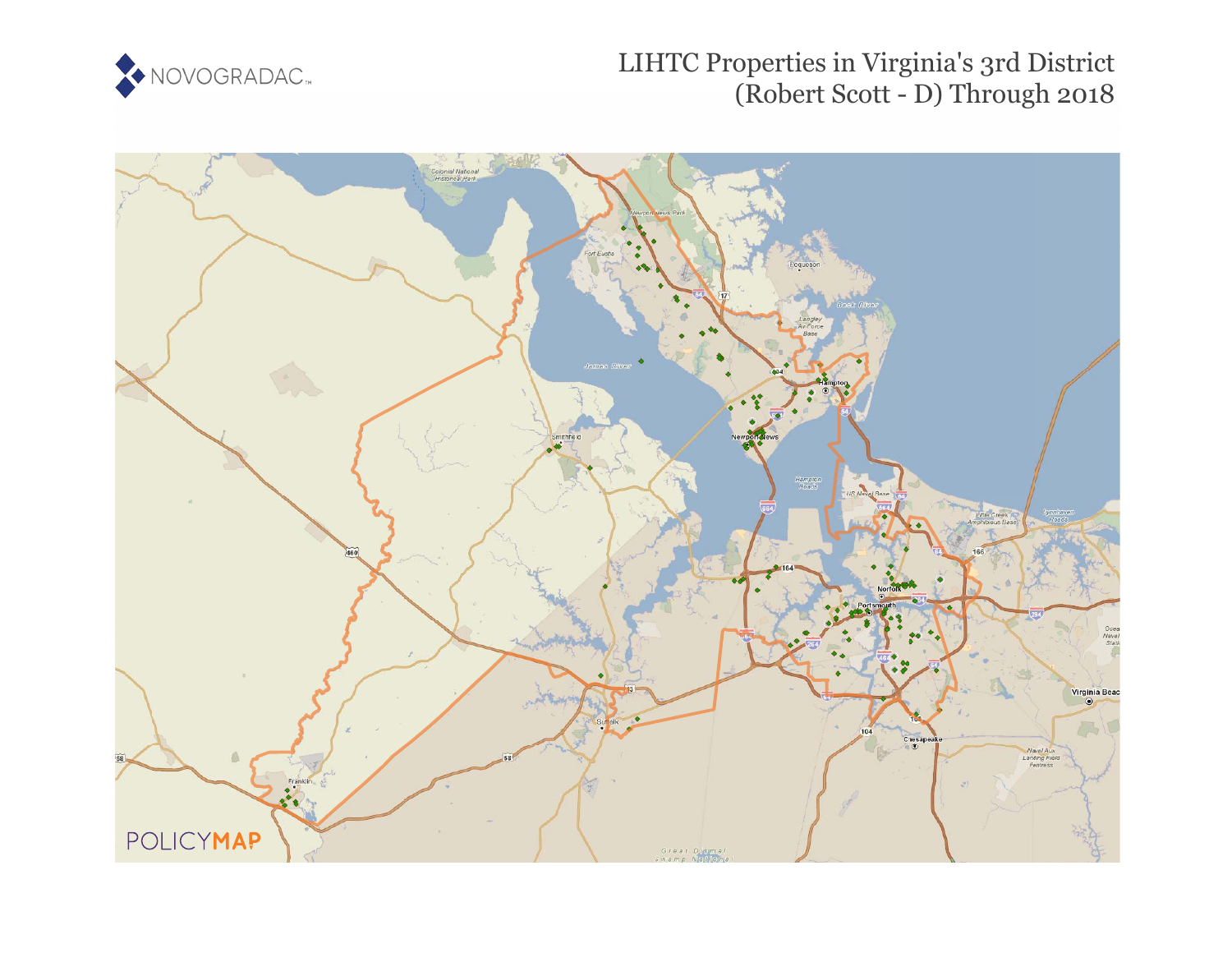| <b>Project Name</b>                         | <b>Address</b>                                         | City                | <b>State</b> | <b>Zip Code</b> | <b>Nonprofit</b><br><b>Sponsor</b> | <b>Allocation</b><br>Year | <b>Annual</b><br><b>Allocated</b><br><b>Amount</b> | <b>Year Placed</b><br>in Service | <b>Construction Type</b>  | <b>Total</b><br><b>Units</b> | Low<br><b>Income</b><br><b>Units</b> | <b>Rent or</b><br><b>Income</b><br><b>Ceiling</b> | <b>Credit</b><br><b>Percentage</b> | Tax-<br><b>Exempt</b><br><b>Bond</b> | <b>HUD Multi-Family</b><br><b>Financing/Rental</b><br><b>Assistance</b> |
|---------------------------------------------|--------------------------------------------------------|---------------------|--------------|-----------------|------------------------------------|---------------------------|----------------------------------------------------|----------------------------------|---------------------------|------------------------------|--------------------------------------|---------------------------------------------------|------------------------------------|--------------------------------------|-------------------------------------------------------------------------|
| WAVERTON PLACE CHESAPEAKE 2023 BROOKLAND DR |                                                        | CHESAPEAKE          | VA           | 23324           | $\mathbf{N}\mathbf{o}$             | 2001                      | \$598,392                                          | 2003                             | Acquisition and Rehab 304 |                              | 304                                  | 60% AMGI                                          | 30 % present<br>value              | Yes                                  | No                                                                      |
| MEDICAL ARTS SENIORS                        | <b>2901 W AVE</b>                                      | NEWPORT NEWS VA     |              | 23607           | No                                 | 2001                      | \$118,308                                          | 2003                             | Acquisition and Rehab 20  |                              | 20                                   | 60% AMGI                                          | 70 % present<br>value              | No                                   | No                                                                      |
| <b>BELLEVILLE HARBOUR</b>                   | $4000$ BELLEHARBOUR<br><b>CIR</b>                      | <b>SUFFOLK</b>      | VA           | 23435           | Yes                                | 2002                      | \$595,353                                          | 2004                             | New Construction          | 120                          | 120                                  | 60% AMGI                                          | 70 % present<br>value              | $\rm No$                             | No                                                                      |
| <b>CENTURY PLAZA</b>                        | 135 LASSITER DR                                        | <b>HAMPTON</b>      | VA           | 23666           | No                                 | 2003                      | \$303,769                                          | 2004                             | Acquisition and Rehab 120 |                              | 120                                  | 60% AMGI                                          | 70 % present<br>value              | $_{\rm No}$                          | Yes                                                                     |
| DERBY RUN I                                 | 6 DERBY DR                                             | <b>HAMPTON</b>      | VA           | 23666           | No                                 | 1993                      | \$595,127                                          | 2004                             | <b>New Construction</b>   | 160                          | 160                                  | 60% AMGI                                          | 70 % present<br>value              | No                                   | No                                                                      |
| <b>ADMIRAL POINTE</b>                       | 323 73RD ST                                            | <b>NEWPORT NEWS</b> | VA           | 23607           | No                                 | 2001                      | \$281,990                                          | 2004                             | Acquisition and Rehab 208 |                              | 204                                  | 60% AMGI                                          | 30 % present<br>value              | Yes                                  | No                                                                      |
| <b>FRANKLIN ARMS</b>                        | 2500 E PRINCESS ANNE NORFOLK<br>$\mathbf{R}\mathbf{D}$ |                     | VA           | 23504           | $\mathbf{N}\mathbf{o}$             | 2002                      | \$649,701                                          | 2004                             | New Construction          | 100                          | 100                                  | <b>50% AMGI</b>                                   | 70 % present<br>value              | No                                   | No                                                                      |
| <b>NEWPORT HARBOUR</b>                      | 2325 MADISON AVE                                       | <b>NEWPORT NEWS</b> | VA           | 23607           | No                                 | 2000                      | \$518,923                                          | 2004                             | Acquisition and Rehab 200 |                              | 200                                  | 60% AMGI                                          | 30 % present<br>value              | Yes                                  | Yes                                                                     |
| <b>SHEA TERRACE SENIOR</b>                  | 253 CONSTITUTION AVE PORTSMOUTH                        |                     | VA           | 23704           | Yes                                | 2001                      | \$122,762                                          | 2004                             | Acquisition and Rehab 21  |                              | 21                                   | 60% AMGI                                          | 70 % present<br>value              | No                                   | No                                                                      |
| <b>ANSELL GARDENS</b>                       | 303 ANSELL AVE                                         | PORTSMOUTH          | VA           | 23702           | Yes                                | 2002                      | \$204,720                                          | 2005                             | Acquisition and Rehab 79  |                              | 78                                   | 50% AMGI                                          | 70 % present<br>value              | $\mathbf{N}\mathbf{o}$               | No                                                                      |
| <b>ASHE MANOR</b>                           | 900 36TH ST                                            | NEWPORT NEWS VA     |              | 23607           | $\mathbf{N}\mathbf{o}$             | 2001                      | \$396,000                                          | 2005                             | New Construction          | 50                           | ${\bf 50}$                           | <b>50% AMGI</b>                                   | 70 % present<br>value              | No                                   | No                                                                      |
| <b>CROSSWINDS PLACE</b>                     | 910 PROVIDENCE RD                                      | CHESAPEAKE          | VA           | 23325           | No                                 | 2003                      | \$166,443                                          | 2005                             | Acquisition and Rehab 109 |                              | 109                                  | 60% AMGI                                          | 30 % present<br>value              | Yes                                  | No                                                                      |
| <b>FOREST COVE I</b>                        | 2218 FARMER LN                                         | CHESAPEAKE          | VA           | 23324           | No                                 | 2003                      | \$197,479                                          | 2005                             | Acquisition and Rehab 101 |                              | 100                                  | 60% AMGI                                          | 30 % present<br>value              | Yes                                  | Yes                                                                     |
| <b>FOREST COVE II</b>                       | 2218 FARMER LN                                         | CHESAPEAKE          | VA           | 23324           | No                                 | 2003                      | \$200,981                                          | 2005                             | Acquisition and Rehab 100 |                              | 100                                  | 60% AMGI                                          | 30 % present<br>value              | Yes                                  | Yes                                                                     |
| <b>FOREST COVE III</b>                      | 2218 FARMER LN                                         | CHESAPEAKE          | VA           | 23324           | No                                 | 2003                      | \$221,652                                          | 2005                             | Acquisition and Rehab 101 |                              | 101                                  | 60% AMGI                                          | 30 % present<br>value              | Yes                                  | No                                                                      |
| <b>HUNTERS POINT I</b>                      | 4200 REID ST                                           | CHESAPEAKE          | VA           | 23324           | No                                 | 2003                      | \$241,399                                          | 2005                             | Acquisition and Rehab 124 |                              | 124                                  | 60% AMGI                                          | 30 % present<br>value              | Yes                                  | Yes                                                                     |

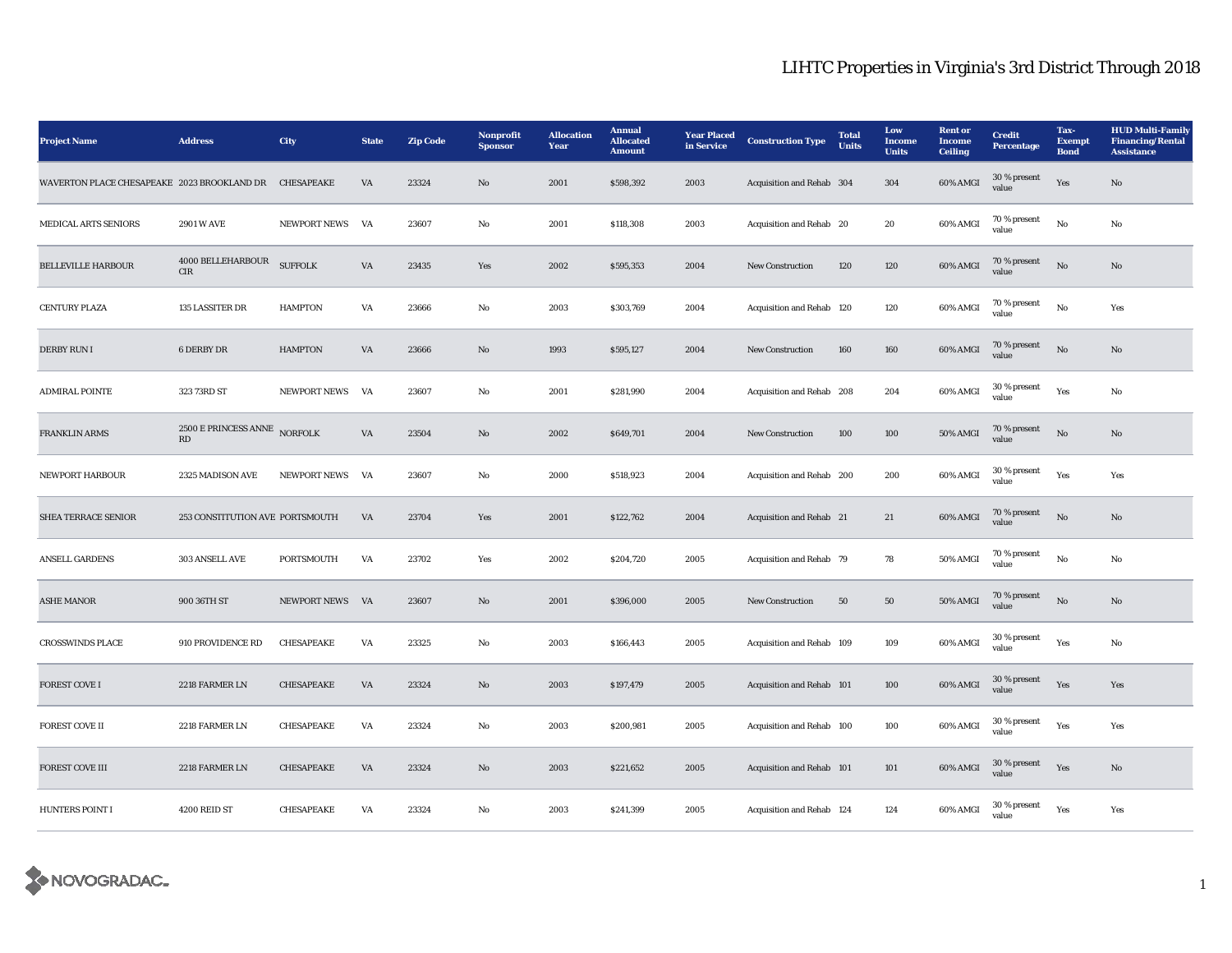| <b>Project Name</b>           | <b>Address</b>                              | City                | <b>State</b>           | <b>Zip Code</b> | Nonprofit<br><b>Sponsor</b> | <b>Allocation</b><br>Year | <b>Annual</b><br><b>Allocated</b><br><b>Amount</b> | <b>Year Placed</b><br>in Service | <b>Construction Type</b>                  | <b>Total</b><br><b>Units</b> | Low<br><b>Income</b><br><b>Units</b> | <b>Rent</b> or<br><b>Income</b><br><b>Ceiling</b> | <b>Credit</b><br><b>Percentage</b> | Tax-<br><b>Exempt</b><br><b>Bond</b> | <b>HUD Multi-Family</b><br><b>Financing/Rental</b><br><b>Assistance</b> |
|-------------------------------|---------------------------------------------|---------------------|------------------------|-----------------|-----------------------------|---------------------------|----------------------------------------------------|----------------------------------|-------------------------------------------|------------------------------|--------------------------------------|---------------------------------------------------|------------------------------------|--------------------------------------|-------------------------------------------------------------------------|
| <b>HUNTERS POINT II</b>       | 4200 REID ST                                | CHESAPEAKE          | $\mathbf{V}\mathbf{A}$ | 23324           | $\mathbf{N}\mathbf{o}$      | 2003                      | \$47,033                                           | 2005                             | Acquisition and Rehab 32                  |                              | $32\,$                               | 60% AMGI                                          | 30 % present<br>value              | Yes                                  | Yes                                                                     |
| MARSHALL MANOR II             | 1363 KENTON AVE                             | <b>NORFOLK</b>      | VA                     | 23504           | No                          | 2002                      | \$508,347                                          | 2005                             | <b>New Construction</b>                   | 67                           | 56                                   | <b>50% AMGI</b>                                   | 70 % present<br>value              | $_{\rm No}$                          | No                                                                      |
| SINCLAIR COMMONS              | 232 W GILBERT ST                            | <b>HAMPTON</b>      | VA                     | 23669           | No                          | 2003                      | \$473,967                                          | 2005                             | <b>New Construction</b>                   | 138                          | 138                                  | 60% AMGI                                          | 70 % present<br>value              | No                                   | No                                                                      |
| VICTORY SQUARE SENIORS        | 900 CNTY ST                                 | PORTSMOUTH          | VA                     | 23704           | Yes                         | 2002                      | \$692,799                                          | 2005                             | <b>New Construction</b>                   | 112                          | 112                                  | 60% AMGI                                          | 70 % present<br>value              | No                                   | No                                                                      |
| <b>WHISPERING OAKS</b>        | 2507 OAKLEAF PL                             | PORTSMOUTH          | VA                     | 23707           | No                          | 2003                      | \$862,808                                          | 2005                             | <b>Both New Construction</b><br>and $A/R$ | 180                          | 180                                  | 60% AMGI                                          | 70 % present<br>value              | No                                   | No                                                                      |
| KING'S RIDGE                  | 401 JESTER CT                               | <b>NEWPORT NEWS</b> | <b>VA</b>              | 23608           | No                          | 1994                      | \$750,897                                          | 2005                             | <b>New Construction</b>                   | 182                          | 182                                  | 60% AMGI                                          | 70 % present<br>value              | No                                   | No                                                                      |
| <b>WESTOVER STATION</b>       | 806 ROAM CT                                 | NEWPORT NEWS VA     |                        | 23605           | $\mathbf{N}\mathbf{o}$      | 1990                      | \$392,555                                          | 2005                             | <b>New Construction</b>                   | 108                          | 108                                  | 60% AMGI                                          | 70 % present<br>value              | $_{\rm No}$                          | No                                                                      |
| <b>BOWLING GREEN IV</b>       | 1429 GODFREY AVE                            | <b>NORFOLK</b>      | VA                     | 23504           | No                          | 2006                      | \$649,900                                          | 2006                             | <b>New Construction</b>                   | 50                           | 50                                   | 50% AMGI                                          | 70 % present<br>value              | No                                   | No                                                                      |
| <b>FRANKLIN SOUTH</b>         | 1205 S ST                                   | <b>FRANKLIN</b>     | VA                     | 23851           | $\mathbf{N}\mathbf{o}$      | 2004                      | \$151,739                                          | 2006                             | Both New Construction $32$<br>and $A/R$   |                              | $32\,$                               | 60% AMGI                                          | 70 % present<br>value              | $\mathbf{N}\mathbf{o}$               | No                                                                      |
| <b>INDEPENDENCE SQUARE</b>    | <b>5120 GEORGE</b><br><b>WASHINGTON HWY</b> | PORTSMOUTH          | VA                     | 23702           | No                          | 2005                      | \$346,761                                          | 2006                             | Acquisition and Rehab 152                 |                              | 152                                  | 60% AMGI                                          | 30 % present<br>value              | Yes                                  | No                                                                      |
| MARSHALL MANOR IV             | 2814 E PRINCESS ANNE<br>RD                  | <b>NORFOLK</b>      | VA                     | 23504           | No                          | 2006                      | \$562,532                                          | 2006                             | <b>New Construction</b>                   | 38                           | 38                                   | 50% AMGI                                          | 70 % present<br>value              | No                                   | No                                                                      |
| <b>BOWLING GREEN III</b>      | 3260 WOODLAND AVE NORFOLK                   |                     | VA                     | 23504           | No                          | 2003                      | \$451,116                                          | 2006                             | <b>New Construction</b>                   | 45                           | 45                                   | 50% AMGI                                          | 70 % present<br>value              | No                                   | No                                                                      |
| <b>CHECED WARWICK SENIORS</b> | 15315 COMMUNITY LN NEWPORT NEWS             |                     | <b>VA</b>              | 23608           | Yes                         | 2003                      | \$312,550                                          | 2006                             | <b>New Construction</b>                   | 48                           | 48                                   | <b>50% AMGI</b>                                   | 70 % present<br>value              | $\rm No$                             | No                                                                      |
| <b>CHURCH MANOR</b>           | 513 MAIN ST                                 | <b>SMITHFIELD</b>   | VA                     | 23430           | Yes                         | 2003                      | \$198,649                                          | 2006                             | Acquisition and Rehab 50                  |                              | 50                                   | 50% AMGI                                          | 70 % present<br>value              | No                                   | Yes                                                                     |
| <b>KATE'S TRACE</b>           | <b>600 KATES TRACE CIR NEWPORT NEWS</b>     |                     | <b>VA</b>              | 23608           | Yes                         | 2002                      | \$591,240                                          | 2006                             | <b>New Construction</b>                   | 108                          | 108                                  | 50% AMGI                                          | 70 % present<br>value              | No                                   | No                                                                      |
| MARSHALL MANOR III            | 1375 ROBERTS RD                             | <b>NORFOLK</b>      | VA                     | 23504           | No                          | 2003                      | \$574,095                                          | 2006                             | <b>New Construction</b>                   | 58                           | 58                                   | 50% AMGI                                          | 70 % present<br>value              | $_{\rm No}$                          | No                                                                      |

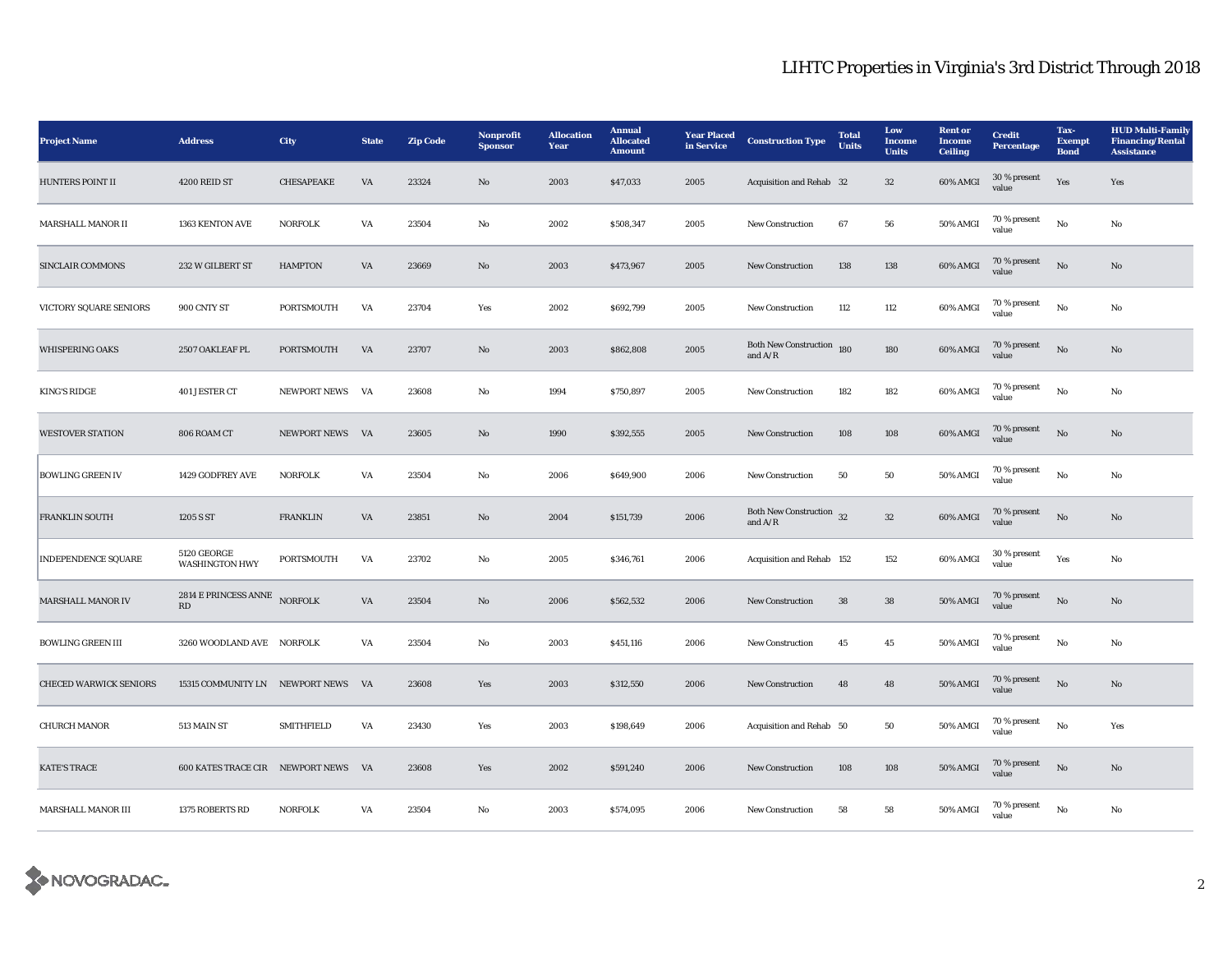| <b>Project Name</b>                     | <b>Address</b>                   | <b>City</b>         | <b>State</b> | <b>Zip Code</b> | <b>Nonprofit</b><br><b>Sponsor</b> | <b>Allocation</b><br>Year | <b>Annual</b><br><b>Allocated</b><br><b>Amount</b> | <b>Year Placed</b><br>in Service | <b>Construction Type</b>                                 | <b>Total</b><br><b>Units</b> | Low<br><b>Income</b><br><b>Units</b> | <b>Rent</b> or<br><b>Income</b><br><b>Ceiling</b> | <b>Credit</b><br><b>Percentage</b> | Tax-<br><b>Exempt</b><br><b>Bond</b> | <b>HUD Multi-Family</b><br><b>Financing/Rental</b><br><b>Assistance</b> |
|-----------------------------------------|----------------------------------|---------------------|--------------|-----------------|------------------------------------|---------------------------|----------------------------------------------------|----------------------------------|----------------------------------------------------------|------------------------------|--------------------------------------|---------------------------------------------------|------------------------------------|--------------------------------------|-------------------------------------------------------------------------|
| <b>OAKDALE SQUARE</b>                   | 1717 OAKDALE WAY                 | CHESAPEAKE          | VA           | 23324           | No                                 | 2003                      | \$415,872                                          | 2006                             | <b>New Construction</b>                                  | 40                           | 40                                   | 60% AMGI                                          | 70 % present<br>value              | No                                   | No                                                                      |
| ORCUTT VILLAGE TOWNHOMES I 1009 33RD ST |                                  | NEWPORT NEWS VA     |              | 23607           | No                                 | 2003                      | \$371,774                                          | 2006                             | <b>New Construction</b>                                  | 40                           | 40                                   | 60% AMGI                                          | 70 % present<br>value              | $_{\rm No}$                          | No                                                                      |
| <b>SEVEN OAKS</b>                       | 753 36TH ST                      | NEWPORT NEWS VA     |              | 23607           | No                                 | 2003                      | \$958,772                                          | 2006                             | Acquisition and Rehab 202                                |                              | 202                                  | <b>50% AMGI</b>                                   | 70 % present<br>value              | No                                   | No                                                                      |
| <b>WESTBURY 3A</b>                      | 1325 CNTY ST                     | PORTSMOUTH          | VA           | 23704           | No                                 | 2003                      | \$428,920                                          | 2006                             | New Construction                                         | 59                           | 59                                   | 60% AMGI                                          | 70 % present<br>value              | $_{\rm No}$                          | No                                                                      |
| <b>GOSNOLD SRO</b>                      | 2425 GOSNOLD AVE                 | <b>NORFOLK</b>      | VA           | 23517           | Yes                                | 2005                      | \$372,278                                          | 2007                             | Both New Construction 60<br>and $\rm A/R$                |                              | 60                                   | 60% AMGI                                          | 70 % present<br>value              | No                                   | No                                                                      |
| <b>LANDMARK APTS II</b>                 | 2900 FIRESIDE RD                 | CHESAPEAKE          | VA           | 23324           | No                                 | 2005                      | \$468,089                                          | 2007                             | Both New Construction 120<br>and $\mathrm{A}/\mathrm{R}$ |                              | 120                                  | 60% AMGI                                          | 70 % present<br>value              | No                                   | No                                                                      |
| <b>CANTERBURY CROSSING</b>              | 33 GRADY CRES                    | CHESAPEAKE          | VA           | 23324           | $\mathbf{N}\mathbf{o}$             | 1997                      | \$122,599                                          | 2007                             | Acquisition and Rehab 30                                 |                              | $30\,$                               | 50% AMGI                                          | 70 % present<br>value              | $\rm No$                             | $\mathbf{N}\mathbf{o}$                                                  |
| <b>CITY LINE</b>                        | 176 MYTILENE DR                  | <b>NEWPORT NEWS</b> | VA           | 23605           | No                                 | 2005                      | \$550,519                                          | 2007                             | Acquisition and Rehab 200                                |                              | 198                                  | <b>50% AMGI</b>                                   | 70 % present<br>value              | No                                   | Yes                                                                     |
| <b>JERSEY PARK</b>                      | 775 WRENN RD                     | <b>SMITHFIELD</b>   | VA           | 23430           | $\mathbf{N}\mathbf{o}$             | 2006                      | \$144,363                                          | 2007                             | Acquisition and Rehab 80                                 |                              | 80                                   | 60% AMGI                                          | 30 % present<br>value              | Yes                                  | Yes                                                                     |
| <b>ORCHARDS</b>                         | 1050 BELLE ORCHARD<br>${\rm LN}$ | <b>SUFFOLK</b>      | VA           | 23435           | No                                 | 2007                      | \$712,018                                          | 2007                             | New Construction                                         | 136                          | $112\,$                              | 60% AMGI                                          | 70 % present<br>value              | No                                   | No                                                                      |
| <b>CRESCENT PLACE</b>                   | 2804 TURNPIKE RD                 | PORTSMOUTH          | VA           | 23707           | No                                 | 2006                      | \$992,800                                          | 2008                             | <b>New Construction</b>                                  | 156                          | 156                                  | 60% AMGI                                          | 70 % present<br>value              | No                                   | No                                                                      |
| <b>KING SQUARE</b>                      | <b>606 PHOEBUS ST</b>            | PORTSMOUTH          | VA           | 23704           | Yes                                | 2006                      | \$485,932                                          | 2008                             | <b>New Construction</b>                                  | 57                           | 57                                   | 60% AMGI                                          | 30 % present<br>value              | Yes                                  | Yes                                                                     |
| <b>CHUCKATUCK SQUARE</b>                | 5757 GODWIN BLVD                 | <b>SUFFOLK</b>      | VA           | 23432           | Yes                                | 2008                      | \$228,770                                          | 2009                             | New Construction                                         | 42                           | $\bf 42$                             | 60% AMGI                                          | 70 % present<br>value              | $\rm No$                             | No                                                                      |
| NEWPORT VILLAGE                         | 108 MORTON ST                    | <b>FRANKLIN</b>     | VA           | 23851           | Yes                                | 2008                      | \$268,211                                          | 2009                             | Acquisition and Rehab 48                                 |                              | 48                                   | 60% AMGI                                          | 70 % present<br>value              | No                                   | No                                                                      |
| <b>OAK PARK (NORFOLK)</b>               | 1500 BERKLEY AVE EXT NORFOLK     |                     | VA           | 23504           | No                                 | 2003                      | \$62,910                                           | 2009                             | Acquisition and Rehab 40                                 |                              | 40                                   | 60% AMGI                                          | 30 % present<br>value              | Yes                                  | Yes                                                                     |
| <b>BELLE HALL</b>                       | 127 CHEYENNE TRAIL PORTSMOUTH    |                     | VA           | 23701           | No                                 | 2007                      | \$897,569                                          | 2009                             | New Construction                                         | 120                          | 120                                  | 60% AMGI                                          | 70 % present<br>value              | No                                   | No                                                                      |

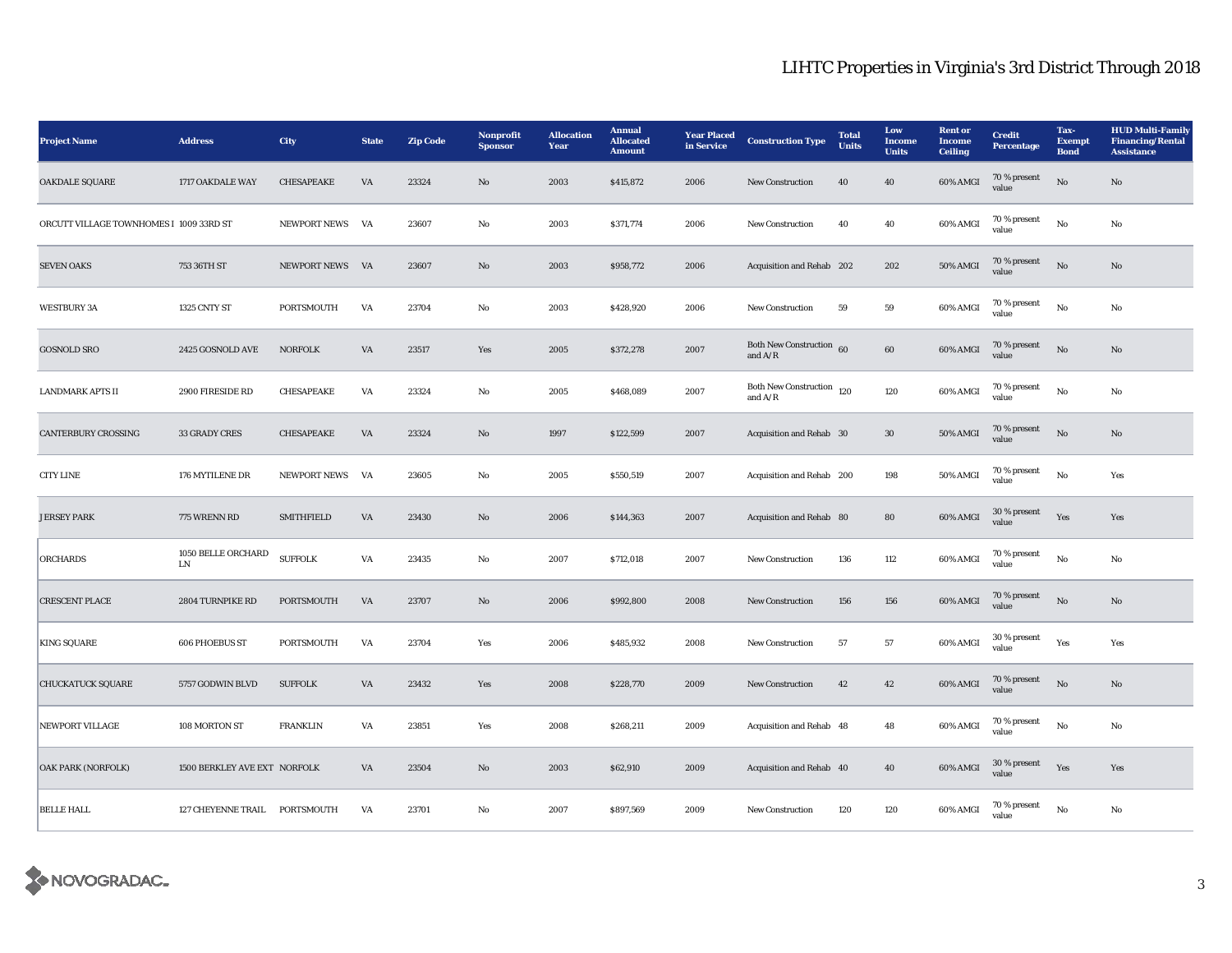| <b>Project Name</b>                       | <b>Address</b>                 | <b>City</b>       | <b>State</b> | <b>Zip Code</b> | <b>Nonprofit</b><br><b>Sponsor</b> | <b>Allocation</b><br>Year | <b>Annual</b><br><b>Allocated</b><br><b>Amount</b> | <b>Year Placed</b><br>in Service | <b>Construction Type</b>                  | <b>Total</b><br><b>Units</b> | Low<br><b>Income</b><br><b>Units</b> | <b>Rent</b> or<br><b>Income</b><br><b>Ceiling</b> | <b>Credit</b><br><b>Percentage</b> | Tax-<br><b>Exempt</b><br><b>Bond</b> | <b>HUD Multi-Family</b><br><b>Financing/Rental</b><br><b>Assistance</b> |
|-------------------------------------------|--------------------------------|-------------------|--------------|-----------------|------------------------------------|---------------------------|----------------------------------------------------|----------------------------------|-------------------------------------------|------------------------------|--------------------------------------|---------------------------------------------------|------------------------------------|--------------------------------------|-------------------------------------------------------------------------|
| <b>GREAT OAK</b>                          | 1 GREAT OAK CIR                | NEWPORT NEWS      | VA           | 23606           | $\mathbf{N}\mathbf{o}$             | 2006                      | \$555,000                                          | 2009                             | Acquisition and Rehab 143                 |                              | 143                                  | 50% AMGI                                          | 70 % present<br>value              | $_{\rm No}$                          | No                                                                      |
| <b>SOMERSET AT TOWN CENTER</b>            | 211 MARCELLA RD                | <b>HAMPTON</b>    | VA           | 23666           | No                                 | 2006                      | \$327,548                                          | 2009                             | New Construction                          | 151                          | 114                                  | 60% AMGI                                          | 30 % present<br>value              | Yes                                  | No                                                                      |
| <b>LEXINGTON PARK</b>                     | 1225 TIDEWATER DR              | <b>NORFOLK</b>    | VA           | 23504           | No                                 | 2003                      | \$417,062                                          | 2009                             | Acquisition and Rehab 180                 |                              | 180                                  | 60% AMGI                                          | 30 % present<br>value              | Yes                                  | No                                                                      |
| CEDAR STREET (ISLE OF WIGHT) 545 CEDAR ST |                                | <b>SMITHFIELD</b> | VA           | 23430           | Yes                                | 2008                      | \$145,202                                          | 2010                             | Acquisition and Rehab 24                  |                              | 24                                   | 60% AMGI                                          | 70 % present<br>value              | No                                   | No                                                                      |
| <b>DRESDEN</b>                            | 619 DRESDEN DR                 | NEWPORT NEWS VA   |              | 23601           | Yes                                | 2008                      | \$200,000                                          | 2010                             | Acquisition and Rehab 32                  |                              | $32\phantom{.0}$                     | 60% AMGI                                          | 70 % present<br>value              | No                                   | No                                                                      |
| <b>EFFINGHAM PLAZA</b>                    | 715 MADISON ST                 | PORTSMOUTH        | VA           | 23704           | Yes                                | 2007                      | \$640,000                                          | 2010                             | Acquisition and Rehab 178                 |                              | 177                                  | 60% AMGI                                          | 70 % present<br>value              | No                                   | No                                                                      |
| <b>FORREST LANDING</b>                    | 518 PURLIEU DR                 | NEWPORT NEWS VA   |              | 23606           | $\mathbf{N}\mathbf{o}$             | 2008                      | \$1,101,520                                        | 2010                             | <b>New Construction</b>                   | 120                          | 120                                  | 60% AMGI                                          | 70 % present<br>value              | No                                   | No                                                                      |
| <b>WOODVIEW</b>                           | 432 MANOR RD                   | NEWPORT NEWS      | VA           | 23608           | No                                 | 2009                      | \$576,708                                          | 2010                             | Acquisition and Rehab 240                 |                              | 240                                  | 60% AMGI                                          | 30 % present<br>value              | Yes                                  | No                                                                      |
| <b>SOUTH BAY</b>                          | 1600 S ST                      | <b>PORTSMOUTH</b> | VA           | 23704           | Yes                                | 2009                      | \$642,299                                          | 2011                             | <b>New Construction</b>                   | 61                           | 60                                   | 60% AMGI                                          | 70 % present<br>value              | No                                   | Yes                                                                     |
| PHOEBUS SQUARE                            | <b>602 PHOEBUS ST</b>          | PORTSMOUTH        | VA           | 23704           | Yes                                | 2008                      | \$568,404                                          | 2011                             | <b>New Construction</b>                   | 122                          | 122                                  | 60% AMGI                                          | 30 % present<br>value              | Yes                                  | Yes                                                                     |
| <b>MISSION COLLEGE I</b>                  | 1318 LEAD ST                   | <b>NORFOLK</b>    | VA           | 23504           | No                                 | 2007                      | \$650,000                                          | 2011                             | <b>Both New Construction</b><br>and $A/R$ | 260                          | 130                                  | 60% AMGI                                          | 70 % present<br>value              | No                                   | No                                                                      |
| <b>HAMILTON PLACE PHASE I</b>             | 3401 TURNPIKE RD               | PORTSMOUTH        | VA           | 23707           | Yes                                | 2009                      | \$297,986                                          | 2011                             | <b>New Construction</b>                   | 84                           | 84                                   | 60% AMGI                                          | 30 % present<br>value              | Yes                                  | Yes                                                                     |
| <b>GRANDY VILLAGE</b>                     | 3151 KIMBALL TER               | <b>NORFOLK</b>    | VA           | 23504           | $\mathbf{N}\mathbf{o}$             | 2008                      | \$1,051,554                                        | 2011                             | Acquisition and Rehab 275                 |                              | 271                                  | 60% AMGI                                          | 30 % present<br>value              | Yes                                  | $\mathbf{No}$                                                           |
| <b>ARBOR GLEN</b>                         | 2610 GOLDEN LEAF DR CHESAPEAKE |                   | VA           | 23324           | No                                 | 2009                      | \$637,995                                          | 2011                             | <b>Both New Construction</b><br>and $A/R$ | 240                          | 240                                  | 60% AMGI                                          | 30 % present<br>value              | Yes                                  | $\mathbf{No}$                                                           |
| <b>SEABOARD SQUARE I</b>                  | 217 WILSON DR                  | <b>PORTSMOUTH</b> | VA           | 23707           | Yes                                | 2009                      | \$824,940                                          | 2012                             | <b>New Construction</b>                   | 121                          | 121                                  | 60% AMGI                                          | 70 % present<br>value              | No                                   | Yes                                                                     |
| <b>HERITAGE FOREST I</b>                  | 5100 MARSHALL AVE              | NEWPORT NEWS VA   |              | 23605           | No                                 | 2010                      | \$1,265,314                                        | 2012                             | <b>New Construction</b>                   | 144                          | 144                                  | 60% AMGI                                          | 70 % present<br>value              | $\mathbf{N}\mathbf{o}$               | No                                                                      |

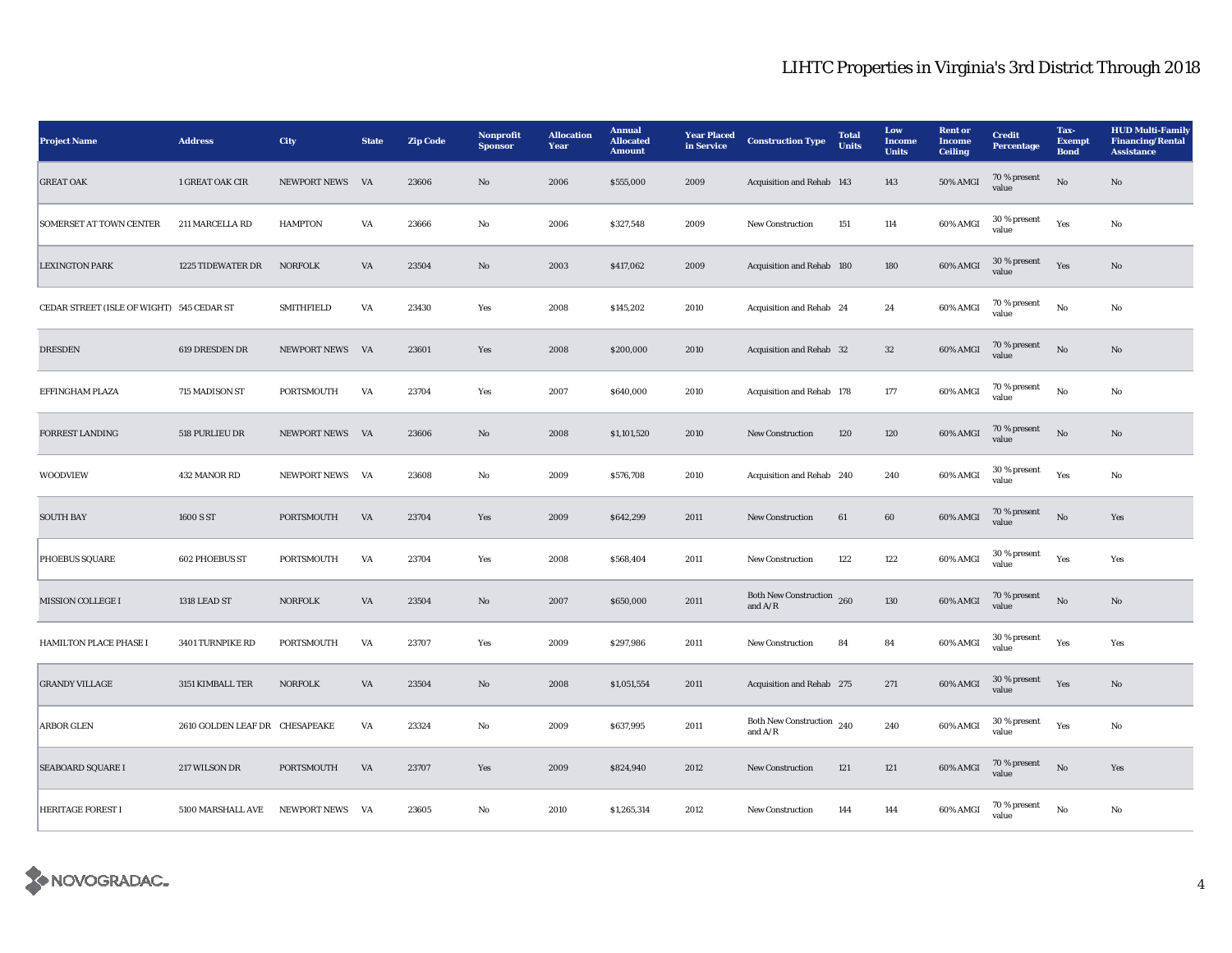| <b>Project Name</b>            | <b>Address</b>                     | <b>City</b>         | <b>State</b> | <b>Zip Code</b> | Nonprofit<br><b>Sponsor</b> | <b>Allocation</b><br>Year | <b>Annual</b><br><b>Allocated</b><br><b>Amount</b> | <b>Year Placed</b><br>in Service | <b>Construction Type</b>       | <b>Total</b><br><b>Units</b> | Low<br><b>Income</b><br><b>Units</b> | <b>Rent or</b><br><b>Income</b><br>Ceiling | <b>Credit</b><br>Percentage          | Tax-<br><b>Exempt</b><br><b>Bond</b> | <b>HUD Multi-Family</b><br><b>Financing/Rental</b><br><b>Assistance</b> |
|--------------------------------|------------------------------------|---------------------|--------------|-----------------|-----------------------------|---------------------------|----------------------------------------------------|----------------------------------|--------------------------------|------------------------------|--------------------------------------|--------------------------------------------|--------------------------------------|--------------------------------------|-------------------------------------------------------------------------|
| <b>LONDON OAKS</b>             | 2680 HIGH ST                       | PORTSMOUTH          | VA           | 23707           | $\mathbf{N}\mathbf{o}$      | 2010                      | \$1,168,832                                        | 2012                             | Acquisition and Rehab 296      |                              | 296                                  | <b>50% AMGI</b>                            | 70 % present<br>value                | $\rm \bf No$                         | $\mathbf{N}\mathbf{o}$                                                  |
| <b>NOLAND GREEN</b>            | 2600 WARWICK BLVD NEWPORT NEWS VA  |                     |              | 23607           | No                          | 2009                      | \$763,948                                          | 2012                             | <b>New Construction</b>        | 60                           | 54                                   | 60% AMGI                                   | $70\,\%$ present<br>value            | No                                   | Yes                                                                     |
| <b>OLD POINT HOMES</b>         | <b>13 GODSPEED WAY</b>             | <b>HAMPTON</b>      | VA           | 23663           | No                          | 2010                      | \$469,836                                          | 2012                             | <b>New Construction</b>        | 27                           | 27                                   | 60% AMGI                                   | 70 % present<br>value                | No                                   | No                                                                      |
| ORCUTT TOWNHOMES III           | 1008 37TH ST                       | NEWPORT NEWS        | VA           | 23607           | $_{\rm No}$                 | 2009                      | \$272,060                                          | 2012                             | <b>New Construction</b>        | $30\,$                       | $30\,$                               | 60% AMGI                                   | 70 % present<br>value                | $_{\rm No}$                          | $\rm No$                                                                |
| <b>RIVERS APTS</b>             | 847 WINDWARD PL                    | CHESAPEAKE          | VA           | 23320           | No                          | 2009                      | \$719,218                                          | 2012                             | Acquisition and Rehab 240      |                              | 240                                  | 60% AMGI                                   | 70 % present<br>value                | No                                   | No                                                                      |
| <b>SOUTHSIDE GARDENS</b>       | <b>607 JEFFERSON ST</b>            | PORTSMOUTH          | VA           | 23704           | No                          | 2009                      | \$617,360                                          | 2012                             | Acquisition and Rehab 134      |                              | 134                                  | 60% AMGI                                   | 70 % present<br>value                | No                                   | No                                                                      |
| <b>BRADFORD MEWS</b>           | 102 CATTAIL LN                     | <b>SMITHFIELD</b>   | VA           | 23430           | No                          | 2012                      | \$321,181                                          | 2013                             | New Construction               | 120                          | 120                                  | 60% AMGI                                   | 30 % present<br>value                | Yes                                  | No                                                                      |
| <b>CAMPOSTELLA COMMONS</b>     | 2905 FIRESIDE RD                   | CHESAPEAKE          | VA           | 23324           | No                          | 2011                      | \$740,261                                          | 2013                             | Acquisition and Rehab 132      |                              | 132                                  | 60% AMGI                                   | 70 % present<br>value                | No                                   | No                                                                      |
| <b>HAMILTON PLACE PHASE II</b> | 3401 TURNPIKE RD                   | PORTSMOUTH          | VA           | 23707           | Yes                         | 2011                      | \$888,320                                          | 2013                             | <b>New Construction</b>        | 84                           | 84                                   | 60% AMGI                                   | 70 % present<br>value                | $\rm \bf No$                         | Yes                                                                     |
| <b>HERITAGE FOREST II</b>      | 5100 MARSHALL AVE                  | <b>NEWPORT NEWS</b> | VA           | 23605           | No                          | 2011                      | \$576,108                                          | 2013                             | <b>New Construction</b>        | 104                          | 104                                  | 60% AMGI                                   | 70 % present<br>value                | No                                   | No                                                                      |
| <b>HERON'S LANDING</b>         | 2133 S MILITARY HWY CHESAPEAKE     |                     | VA           | 23320           | Yes                         | 2011                      | \$544,727                                          | 2013                             | New Construction               | 60                           | 60                                   | 60% AMGI                                   | 70 % present<br>value                | $\rm \bf No$                         | Yes                                                                     |
| <b>SHARPS LANDING</b>          | 151 CANDLEWOOD WAY NEWPORT NEWS VA |                     |              | 23606           | No                          | 2011                      | \$415,642                                          | 2013                             | Acquisition and Rehab 180      |                              | 180                                  | 60% AMGI                                   | 30 % present<br>value                | Yes                                  | No                                                                      |
| <b>WARWICK SRO</b>             | <b>2410 W AVE</b>                  | NEWPORT NEWS VA     |              | 23607           | Yes                         | 2011                      | \$643,637                                          | 2013                             | Acquisition and Rehab 88       |                              | 88                                   | <b>50% AMGI</b>                            | 70 % present<br>value                | No                                   | No                                                                      |
| 546 41ST ST                    | 546 41ST ST                        | <b>NEWPORT NEWS</b> | VA           | 23607           |                             | 1988                      | \$5,702                                            | 1988                             | <b>New Construction</b>        | $\mathbf{2}$                 | $\,$ 2 $\,$                          |                                            | 70 % present<br>value                | $_{\rm No}$                          |                                                                         |
| 828 S MAIN ST                  | 828 S MAIN ST                      | <b>NORFOLK</b>      | VA           | 23523           |                             | 1988                      | $\$0$                                              | 1988                             | <b>Acquisition and Rehab</b> 1 |                              | 1                                    |                                            | Both 30% and<br>70% present<br>value | No                                   |                                                                         |
| 859 LEXINGTON ST               | 859 LEXINGTON ST                   | <b>NORFOLK</b>      | VA           | 23504           |                             | 1988                      | ${\bf S0}$                                         | 1988                             | Acquisition and Rehab 2        |                              | $\boldsymbol{2}$                     |                                            | Both 30% and<br>70% present<br>value | No                                   |                                                                         |

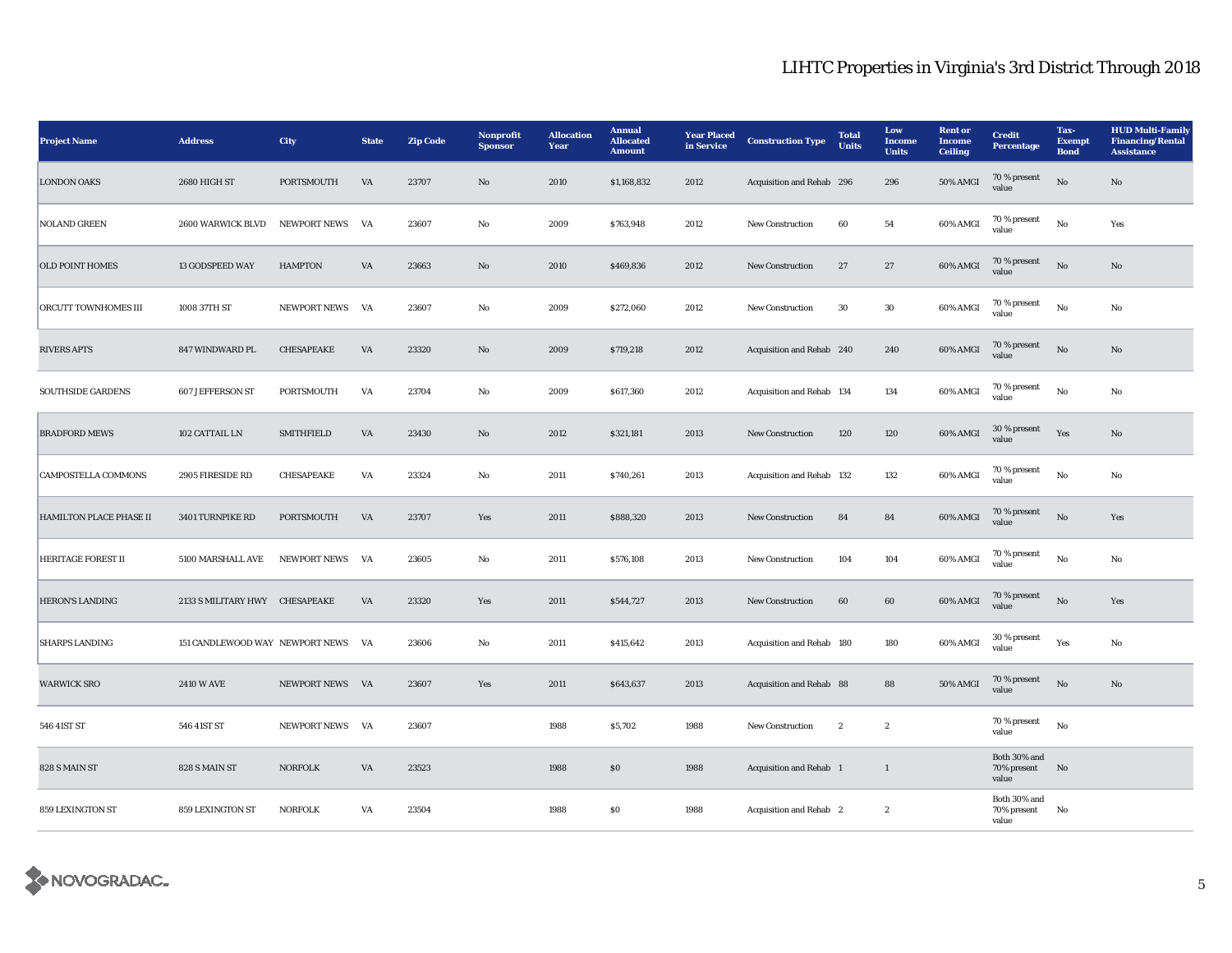| <b>Project Name</b>                                       | <b>Address</b>                   | <b>City</b>         | <b>State</b> | <b>Zip Code</b> | Nonprofit<br><b>Sponsor</b> | <b>Allocation</b><br>Year | <b>Annual</b><br><b>Allocated</b><br><b>Amount</b> | <b>Year Placed</b><br>in Service | <b>Construction Type</b>                  | <b>Total</b><br><b>Units</b> | Low<br><b>Income</b><br><b>Units</b> | <b>Rent</b> or<br><b>Income</b><br><b>Ceiling</b> | <b>Credit</b><br><b>Percentage</b>   | Tax-<br><b>Exempt</b><br><b>Bond</b> | <b>HUD Multi-Family</b><br><b>Financing/Rental</b><br><b>Assistance</b> |
|-----------------------------------------------------------|----------------------------------|---------------------|--------------|-----------------|-----------------------------|---------------------------|----------------------------------------------------|----------------------------------|-------------------------------------------|------------------------------|--------------------------------------|---------------------------------------------------|--------------------------------------|--------------------------------------|-------------------------------------------------------------------------|
| PARK PLACE ONE                                            | 703 CHILDS AVE                   | <b>HAMPTON</b>      | VA           | 23661           |                             | 1988                      | $\$0$                                              | 1988                             | New Construction                          | $\bf8$                       | $\bf8$                               |                                                   | 70 % present<br>value                | $\rm \bf No$                         |                                                                         |
| PORTSMOUTH ESTATES                                        | 542 CHEROKEE RD                  | PORTSMOUTH          | VA           | 23701           |                             | 1988                      | \$190,384                                          | 1988                             | Acquisition and Rehab 127                 |                              | 127                                  |                                                   | Both 30% and<br>70% present<br>value | No                                   |                                                                         |
| <b>ROWE STREET ONE</b>                                    | <b>1121 ROWE ST</b>              | <b>HAMPTON</b>      | VA           | 23669           |                             | 1988                      | \$0\$                                              | 1988                             | <b>New Construction</b>                   | 3                            | $\mathbf{3}$                         |                                                   | 70 % present<br>value                | No                                   |                                                                         |
| <b>SEVEN OAKS TOWNHOUSES</b>                              | 731 36TH ST                      | <b>NEWPORT NEWS</b> | VA           | 23607           |                             | 1989                      | \$0\$                                              | 1988                             | Acquisition and Rehab 220                 |                              | 88                                   |                                                   | 30 % present<br>value                | Yes                                  |                                                                         |
| PRIME PROPERTIES                                          | 1244 HANSON AVE                  | <b>NORFOLK</b>      | VA           | 23504           |                             | 1990                      | $\$0$                                              | 1990                             | New Construction                          | $\overline{4}$               | $\overline{4}$                       |                                                   | 70 % present<br>value                | No                                   |                                                                         |
| <b>BILTMORE COMMONS</b>                                   | 2341 ELLIOTT AVE                 | PORTSMOUTH          | VA           | 23702           |                             | 1989                      | \$100,784                                          | 1990                             | New Construction                          | 89                           | 39                                   |                                                   | 70 % present<br>value                | No                                   |                                                                         |
| <b>COLONIAL</b>                                           | 131 HOUGH AVE                    | <b>NORFOLK</b>      | VA           | 23523           | $\mathbf{N}\mathbf{o}$      | 1990                      | \$16,264                                           | 1990                             | Both New Construction $6$<br>and $A/R$    |                              | $6\phantom{.0}$                      | 60% AMGI                                          | $70$ % present<br>value              | No                                   | No                                                                      |
| 1233 MALTBY AVE                                           | 1233 MALTBY AVE                  | <b>NORFOLK</b>      | VA           | 23504           |                             | 1990                      | $\$0$                                              | 1991                             | New Construction                          | $\overline{4}$               | $\overline{4}$                       |                                                   | 70 % present<br>value                | $_{\rm No}$                          |                                                                         |
| <b>COURTYARD APTS</b>                                     | 911 W QUEEN ST                   | <b>HAMPTON</b>      | VA           | 23669           | No                          | 1991                      | \$11,977                                           | 1991                             | Acquisition and Rehab 18                  |                              | 18                                   |                                                   | 70 % present<br>value                | No                                   |                                                                         |
| <b>STONEBRIDGE MANOR</b>                                  | 5432 TIDEWATER DR                | <b>NORFOLK</b>      | VA           | 23509           |                             | 1989                      | \$731,250                                          | 1991                             | New Construction                          | 156                          | 153                                  |                                                   | 70 % present<br>value                | $_{\rm No}$                          |                                                                         |
| <b>KING'S LANDING APTS</b>                                | 1000 LITTON LN                   | <b>SUFFOLK</b>      | VA           | 23434           | No                          | 1990                      | \$467,730                                          | 1992                             | New Construction                          | 120                          | 120                                  | 60% AMGI                                          | 70 % present<br>value                | No                                   | No                                                                      |
| <b>COMMONS AT GREENWOOD</b>                               | 205 BEDFORD CT                   | PORTSMOUTH          | VA           | 23701           | No                          | 1993                      | \$117,903                                          | 1995                             | <b>New Construction</b>                   | 52                           | 36                                   | 60% AMGI                                          | $70~\%$ present<br>value             | No                                   | No                                                                      |
| WOODBRIDGE APTS (CHESAPEAK1615 MAPLE BRIDGE CT CHESAPEAKE |                                  |                     | VA           | 23320           | $\mathbf{N}\mathbf{o}$      | 1993                      | \$545,837                                          | 1995                             | <b>New Construction</b>                   | 152                          | 152                                  | 60% AMGI                                          | $70\,\%$ present<br>value            | No                                   | No                                                                      |
| <b>RIVER TRACE</b>                                        | 101 RIVER TRACE WAY NEWPORT NEWS |                     | VA           | 23602           | No                          | 1993                      | \$100,437                                          | 1996                             | <b>Both New Construction</b><br>and $A/R$ | 56                           | 56                                   | 50% AMGI                                          | 70 % present<br>value                | No                                   | No                                                                      |
| <b>WELLESLEY WOODS</b>                                    | 300 HUNTGATE CIR                 | <b>NEWPORT NEWS</b> | <b>VA</b>    | 23606           | No                          | 1995                      | \$535,288                                          | 1996                             | <b>New Construction</b>                   | 120                          | 120                                  | 60% AMGI                                          | 70 % present<br>value                | No                                   | No                                                                      |
| <b>DERBY RUN II</b>                                       | <b>6 DERBY DR</b>                | <b>HAMPTON</b>      | VA           | 23666           | No                          | 1996                      | \$260,907                                          | 1997                             | <b>New Construction</b>                   | 144                          | 144                                  | 60% AMGI                                          | 30 % present<br>value                | Yes                                  | No                                                                      |

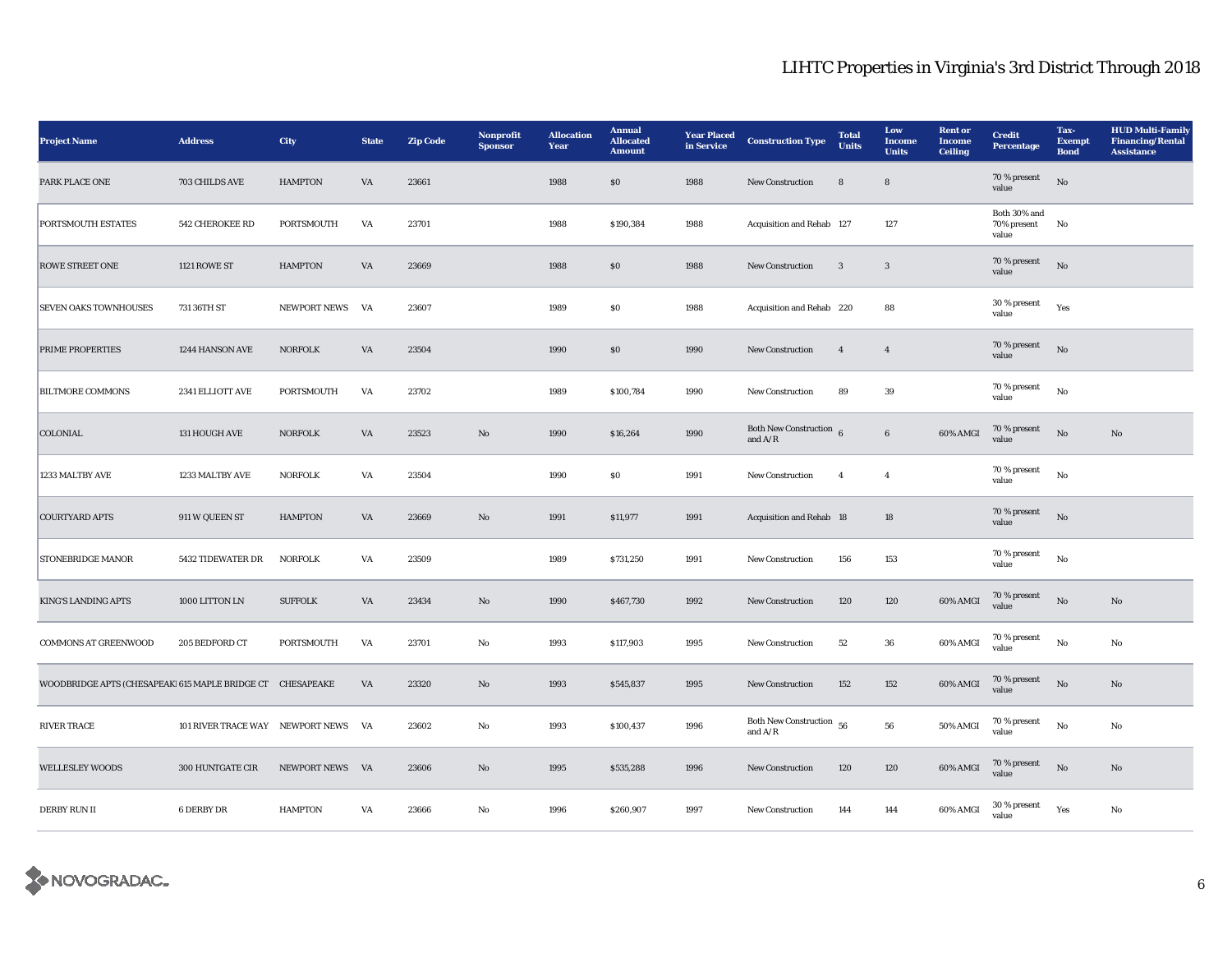| <b>Project Name</b>                              | <b>Address</b>                           | City              | <b>State</b> | <b>Zip Code</b> | Nonprofit<br><b>Sponsor</b> | <b>Allocation</b><br>Year | <b>Annual</b><br><b>Allocated</b><br><b>Amount</b> | <b>Year Placed</b><br>in Service | <b>Construction Type</b>  | <b>Total</b><br><b>Units</b> | Low<br><b>Income</b><br><b>Units</b> | <b>Rent or</b><br><b>Income</b><br><b>Ceiling</b> | <b>Credit</b><br>Percentage          | Tax-<br><b>Exempt</b><br><b>Bond</b> | <b>HUD Multi-Family</b><br><b>Financing/Rental</b><br><b>Assistance</b> |
|--------------------------------------------------|------------------------------------------|-------------------|--------------|-----------------|-----------------------------|---------------------------|----------------------------------------------------|----------------------------------|---------------------------|------------------------------|--------------------------------------|---------------------------------------------------|--------------------------------------|--------------------------------------|-------------------------------------------------------------------------|
| <b>LEXINGTON COMMONS</b>                         | 14534 OLD<br><b>COURTHOUSE WAY</b>       | NEWPORT NEWS VA   |              | 23608           | $\mathbf{N}\mathbf{o}$      | 1993                      | \$470,329                                          | 1997                             | <b>New Construction</b>   | 132                          | 132                                  | 60% AMGI                                          | 70 % present<br>value                | No                                   | No                                                                      |
| PINEDALE MANOR                                   | 761 ADAMS DR                             | NEWPORT NEWS      | <b>VA</b>    | 23601           | No                          | 1994                      | \$331,924                                          | 1997                             | Acquisition and Rehab 296 |                              | 296                                  |                                                   | 30 % present<br>value                | Yes                                  |                                                                         |
| <b>ARBOR POINTE</b>                              | 502 GRANTHAM RD                          | <b>NORFOLK</b>    | VA           | 23505           | No                          | 1997                      | \$631,659                                          | 1998                             | Acquisition and Rehab 308 |                              | 308                                  | 60% AMGI                                          | 30 % present<br>value                | Yes                                  | No                                                                      |
| ARBORETUM PLACE                                  | 400 ARBORETUM WAY NEWPORT NEWS           |                   | <b>VA</b>    | 23602           | No                          | 1996                      | \$80,317                                           | 1998                             | New Construction          | 184                          | 74                                   | 60% AMGI                                          | 30 % present<br>value                | Yes                                  | $\mathbf{No}$                                                           |
| <b>ARBOUR REACH</b>                              | 3602 TEJO LN                             | PORTSMOUTH        | VA           | 23703           | $\mathbf{N}\mathbf{o}$      | 1997                      | $\$0$                                              | 1998                             | New Construction          | 92                           | 92                                   | 60% AMGI                                          | 70 % present<br>value                | No                                   | No                                                                      |
| <b>MARINERS LANDING</b>                          | 494 CROSSINGS CT                         | NEWPORT NEWS      | VA           | 23608           | Yes                         | 1996                      | \$777,315                                          | 1998                             | Acquisition and Rehab 274 |                              | 274                                  |                                                   | Both 30% and<br>70% present<br>value | No                                   |                                                                         |
| <b>SILVER HILL AT THE</b><br><b>ARBORETUM</b>    | 101 ARBORETUM WAY NEWPORT NEWS VA        |                   |              | 23602           | $\mathbf{N}\mathbf{o}$      | 1996                      | \$101,436                                          | 1998                             | New Construction          | 153                          | 120                                  | 60% AMGI                                          | 30 % present<br>value                | Yes                                  | No                                                                      |
| VICTORY VILLAGE                                  | 2304 VICTORY<br><b>BOULEVARD</b>         | PORTSMOUTH        | VA           | 23702-0000      | No                          | 2016                      | \$306,799                                          | 1998                             | Acquisition and Rehab 112 |                              | 111                                  | 60% AMGI                                          | 30 % present<br>value                | Yes                                  | $\mathbf{No}$                                                           |
| <b>CHESAPEAKE CROSSING</b><br><b>SENIORS I</b>   | 1937 ROBERT HALL<br><b>BLVD</b>          | CHESAPEAKE        | VA           | 23324           | No                          | 1990                      | \$519,892                                          | 1998                             | <b>New Construction</b>   | 159                          | 159                                  | 60% AMGI                                          | 70 % present<br>value                | $\rm No$                             | No                                                                      |
| <b>TAYLOR POINTE</b>                             | 3300 PAMPUS LN                           | CHESAPEAKE        | VA           | 23321           | $_{\rm No}$                 | 1994                      | \$398,725                                          | 1998                             | <b>New Construction</b>   | 120                          | 120                                  | 60% AMGI                                          | 70 % present<br>value                | No                                   | $\mathbf{No}$                                                           |
| <b>KING STREET COMMONS</b>                       | <b>24 SALISBURY WAY</b>                  | <b>HAMPTON</b>    | VA           | 23669           | No                          | 1998                      | \$233,291                                          | 1999                             | Acquisition and Rehab 184 |                              | 184                                  | 60% AMGI                                          | 30 % present<br>value                | Yes                                  | No                                                                      |
| WOODS EDGE (ISLE OF WIGHT<br>COUNTY)             | 758 WRENN RD                             | <b>SMITHFIELD</b> | VA           | 23430           | $_{\rm No}$                 | 1998                      | \$90,471                                           | 1999                             | Acquisition and Rehab 60  |                              | 60                                   | 50% AMGI                                          | 70 % present<br>value                | $_{\rm No}$                          | $\mathbf{No}$                                                           |
| <b>BRIDGEPORT</b>                                | 109 BRIDGEPORT COVE HAMPTON<br><b>DR</b> |                   | VA           | 23663           | No                          | 1997                      | \$690,221                                          | 1999                             | <b>New Construction</b>   | 180                          | 180                                  | 60% AMGI                                          | 70 % present<br>value                | No                                   | No                                                                      |
| <b>CHESAPEAKE CROSSING</b><br><b>SENIORS II</b>  | $10101$ ROBERT HALL<br><b>BLVD</b>       | CHESAPEAKE        | VA           |                 | No                          | 1991                      | \$465,017                                          | 1999                             | New Construction          | 135                          | 135                                  | 60% AMGI                                          | 70 % present<br>value                | $_{\rm No}$                          | $_{\rm No}$                                                             |
| <b>CHESAPEAKE CROSSING</b><br><b>SENIORS III</b> | <b>6306 ROBERT HALL</b><br><b>BLVD</b>   | CHESAPEAKE        | VA           |                 | No                          | 1996                      | \$358,794                                          | 1999                             | <b>New Construction</b>   | 228                          | 228                                  | 60% AMGI                                          | 30 % present<br>value                | Yes                                  | No                                                                      |
| WAVERTON PLACE AT ASHTON<br><b>GREEN</b>         | 205 CRANE CIR                            | NEWPORT NEWS VA   |              | 23608           | $\mathbf{No}$               | 1998                      | \$490,262                                          | 2000                             | <b>New Construction</b>   | 228                          | 228                                  | 60% AMGI                                          | 30 % present<br>value                | Yes                                  | $_{\rm No}$                                                             |

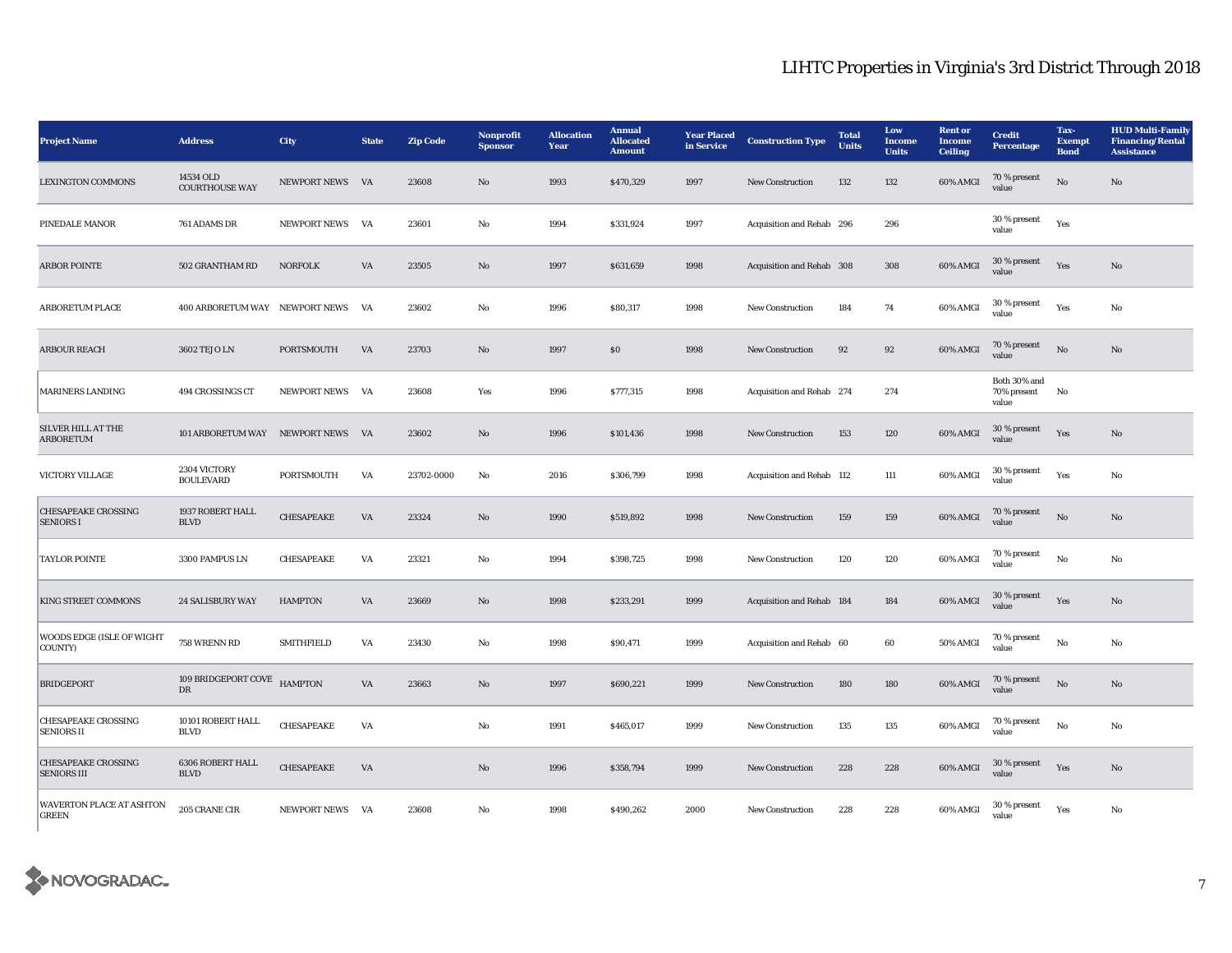| <b>Project Name</b>          | <b>Address</b>                    | <b>City</b>         | <b>State</b>           | <b>Zip Code</b> | <b>Nonprofit</b><br><b>Sponsor</b> | <b>Allocation</b><br>Year | <b>Annual</b><br><b>Allocated</b><br><b>Amount</b> | <b>Year Placed</b><br>in Service | <b>Construction Type</b>  | <b>Total</b><br><b>Units</b> | Low<br><b>Income</b><br><b>Units</b> | <b>Rent</b> or<br><b>Income</b><br><b>Ceiling</b> | <b>Credit</b><br>Percentage | Tax-<br><b>Exempt</b><br><b>Bond</b> | <b>HUD Multi-Family</b><br><b>Financing/Rental</b><br><b>Assistance</b> |
|------------------------------|-----------------------------------|---------------------|------------------------|-----------------|------------------------------------|---------------------------|----------------------------------------------------|----------------------------------|---------------------------|------------------------------|--------------------------------------|---------------------------------------------------|-----------------------------|--------------------------------------|-------------------------------------------------------------------------|
| <b>CHESTNUT SQUARE</b>       | 819 DANA RAE CT                   | <b>NEWPORT NEWS</b> | <b>VA</b>              | 23605           | No                                 | 1998                      | \$237,867                                          | 2000                             | <b>New Construction</b>   | 40                           | 40                                   | 60% AMGI                                          | 70 % present<br>value       | $\rm No$                             | No                                                                      |
| <b>GREENBRIER SENIORS</b>    | 1509 RING RD                      | <b>CHESAPEAKE</b>   | VA                     | 23320           | Yes                                | 1998                      | \$517,337                                          | 2000                             | New Construction          | 92                           | 91                                   | 60% AMGI                                          | 70 % present<br>value       | $_{\rm No}$                          | No                                                                      |
| <b>RIVERPOINT</b>            | <b>452 PAINTER ST</b>             | <b>NORFOLK</b>      | VA                     | 23505           | $\mathbf{N}\mathbf{o}$             | 1998                      | \$89,332                                           | 2000                             | Acquisition and Rehab 220 |                              | 110                                  | <b>50% AMGI</b>                                   | 30 % present<br>value       | Yes                                  | $\mathbf{N}\mathbf{o}$                                                  |
| <b>AUTUMN LAKES</b>          | 880 HIDDEN GLEN CT NEWPORT NEWS   |                     | <b>VA</b>              | 23608           | No                                 | 2000                      | \$345,368                                          | 2001                             | Acquisition and Rehab 296 |                              | 296                                  | 60% AMGI                                          | 30 % present<br>value       | Yes                                  | $\rm No$                                                                |
| <b>BERKLEY SQUARE</b>        | 7139 SEWELLS POINT<br>RD          | <b>NORFOLK</b>      | VA                     | 23513           | No                                 | 1999                      | \$164,934                                          | 2001                             | Acquisition and Rehab 64  |                              | 64                                   | 50% AMGI                                          | 70 % present<br>value       | $\mathbf{N}\mathbf{o}$               | No                                                                      |
| <b>STONE RIDGE</b>           | 6200 HIGHTOWER RD PORTSMOUTH      |                     | VA                     | 23703           | No                                 | 1999                      | \$315,121                                          | 2001                             | Acquisition and Rehab 207 |                              | 207                                  | 60% AMGI                                          | 30 % present<br>value       | Yes                                  | Yes                                                                     |
| <b>COMMONS AT CHESAPEAKE</b> | 335 GAINSBOROUGH SQ CHESAPEAKE    |                     | VA                     | 23320           | Yes                                | 1998                      | \$192,150                                          | 2001                             | <b>New Construction</b>   | 101                          | 101                                  | 60% AMGI                                          | 30 % present<br>value       | Yes                                  | $\mathbf{N}\mathbf{o}$                                                  |
| <b>COMMONS AT CHURCHLAND</b> | 3504 EXECUTIVE CTR<br>DR          | CHESAPEAKE          | VA                     | 23321           | No                                 | 1993                      | $\boldsymbol{\mathsf{S}}\boldsymbol{\mathsf{0}}$   | 2001                             | <b>New Construction</b>   | 124                          | 104                                  | 60% AMGI                                          | 70 % present<br>value       | No                                   | No                                                                      |
| <b>HOLLAND TRACE</b>         | 1903 S ST                         | <b>FRANKLIN</b>     | VA                     | 23851           | $\mathbf{N}\mathbf{o}$             | 2000                      | \$332,216                                          | 2002                             | <b>New Construction</b>   | 48                           | 48                                   | <b>50% AMGI</b>                                   | 70 % present<br>value       | $\rm No$                             | No                                                                      |
| <b>IVY FARMS</b>             | 621 ADAMS DR                      | <b>NEWPORT NEWS</b> | <b>VA</b>              | 23601           | No                                 | 2000                      | \$261,339                                          | 2002                             | Acquisition and Rehab 168 |                              | 168                                  | 60% AMGI                                          | 30 % present<br>value       | Yes                                  | No                                                                      |
| MONTEREY (HAMPTON CITY)      | 603 LASALLE AVE                   | <b>HAMPTON</b>      | $\mathbf{V}\mathbf{A}$ | 23669           | Yes                                | 2000                      | \$117,238                                          | 2002                             | Acquisition and Rehab 40  |                              | 40                                   | 60% AMGI                                          | 70 % present<br>value       | $\rm No$                             | $\mathbf{N}\mathbf{o}$                                                  |
| PINE STREET VILLAGE          | 711 BISMARCK MYRICK<br>${\rm ST}$ | PORTSMOUTH          | VA                     | 23704           | No                                 | 2000                      | \$405,185                                          | 2002                             | New Construction          | 58                           | 58                                   | 60% AMGI                                          | 70 % present<br>value       | $_{\rm No}$                          | No                                                                      |
| SHELL GARDENS                | 2211 SHELL RD                     | <b>HAMPTON</b>      | VA                     | 23661           | Yes                                | 1999                      | \$130,552                                          | 2002                             | Acquisition and Rehab 48  |                              | 48                                   | <b>50% AMGI</b>                                   | $70\,\%$ present<br>value   | $\mathbf{N}\mathbf{o}$               | No                                                                      |
| SHOREWOOD COVE               | 293 CORPORATE BLVD NORFOLK        |                     | VA                     | 23502           | No                                 | 2000                      | \$535,147                                          | 2002                             | <b>New Construction</b>   | 132                          | 132                                  | 60% AMGI                                          | 70 % present<br>value       | No                                   | No                                                                      |
| MALLARD COVE                 | 840 LANCER DR                     | PORTSMOUTH          | VA                     | 23701           | No                                 | 2000                      | \$266,482                                          | 2002                             | Acquisition and Rehab 160 |                              | 160                                  | 60% AMGI                                          | 30 % present<br>value       | Yes                                  | No                                                                      |
| <b>DORCHESTER SQUARE</b>     | 1698 DORCHESTER ST FRANKLIN       |                     | VA                     | 23851           | No                                 | 2002                      | \$508,627                                          | 2003                             | Acquisition and Rehab 125 |                              | 125                                  | <b>50% AMGI</b>                                   | 70 % present<br>value       | $_{\rm No}$                          | Yes                                                                     |

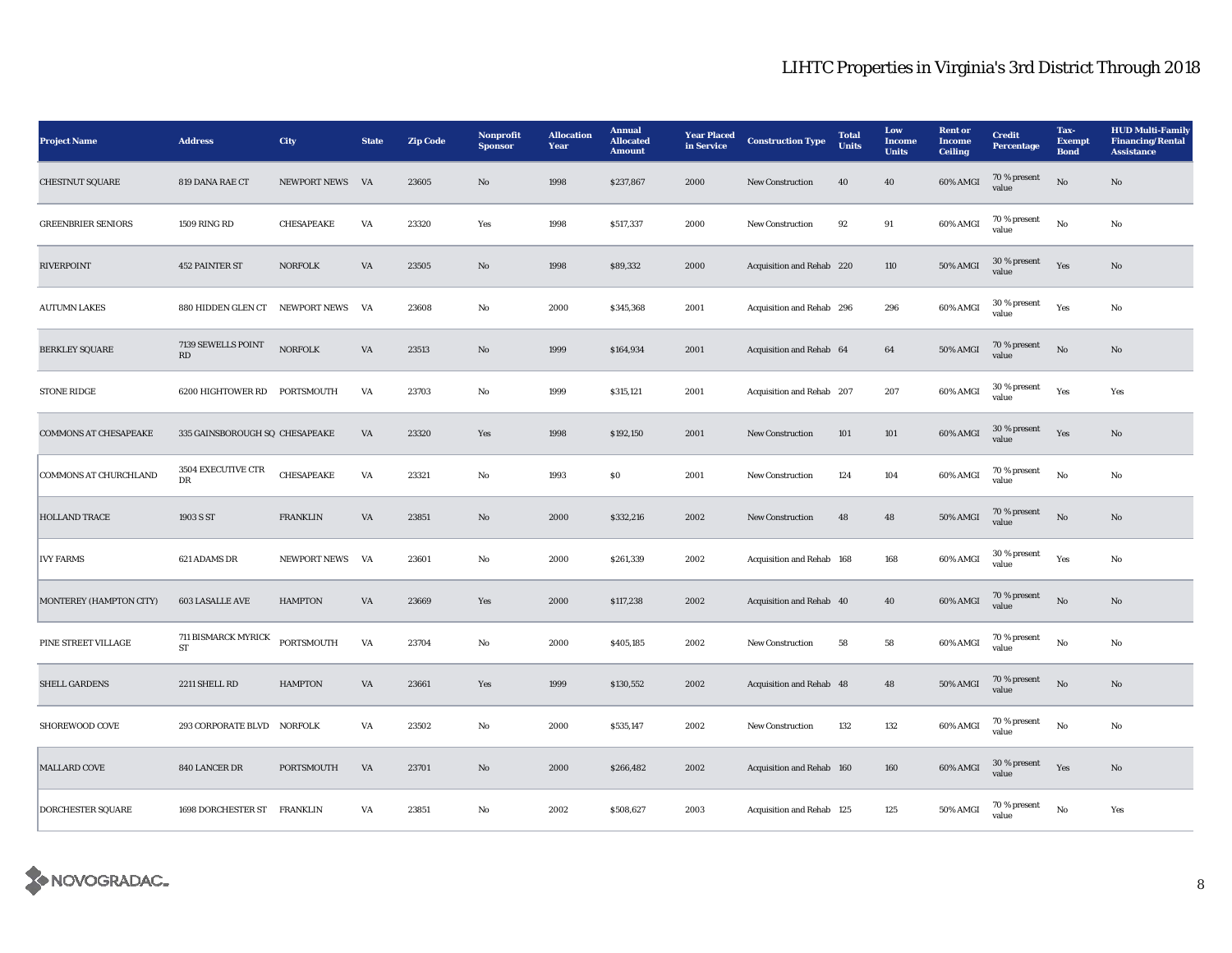| <b>Project Name</b>                                | <b>Address</b>                     | <b>City</b>         | <b>State</b> | <b>Zip Code</b> | <b>Nonprofit</b><br><b>Sponsor</b> | <b>Allocation</b><br>Year | <b>Annual</b><br><b>Allocated</b><br><b>Amount</b> | <b>Year Placed</b><br>in Service | <b>Construction Type</b>              | <b>Total</b><br><b>Units</b> | Low<br><b>Income</b><br><b>Units</b> | <b>Rent</b> or<br><b>Income</b><br><b>Ceiling</b> | <b>Credit</b><br><b>Percentage</b> | Tax-<br><b>Exempt</b><br><b>Bond</b> | <b>HUD Multi-Family</b><br><b>Financing/Rental</b><br><b>Assistance</b> |
|----------------------------------------------------|------------------------------------|---------------------|--------------|-----------------|------------------------------------|---------------------------|----------------------------------------------------|----------------------------------|---------------------------------------|------------------------------|--------------------------------------|---------------------------------------------------|------------------------------------|--------------------------------------|-------------------------------------------------------------------------|
| <b>TIDEWATER SENIORS</b>                           | 1446 W QUEEN ST                    | <b>HAMPTON</b>      | VA           | 23669           | No                                 | 2001                      | \$295,985                                          | 2003                             | <b>New Construction</b>               | 140                          | 140                                  | 60% AMGI                                          | 30 % present<br>value              | Yes                                  | $\mathbf{N}\mathbf{o}$                                                  |
| <b>VILLA TERRACE</b>                               | 2804 WAVERLY WAY                   | <b>NORFOLK</b>      | VA           | 23504           | No                                 | 2001                      | \$332,241                                          | 2003                             | Acquisition and Rehab 81              |                              | 81                                   | 50% AMGI                                          | 70 % present<br>value              | No                                   | No                                                                      |
| <b>PAVILION</b>                                    | 550 PAVILION PL                    | <b>NEWPORT NEWS</b> | VA           | 23606           | No                                 | 2013                      | \$85,907                                           | 2014                             | Acquisition and Rehab 32              |                              | 32                                   | 60% AMGI                                          | 30 % present<br>value              | Yes                                  | No                                                                      |
| <b>RESIDENCES AT OCTOBER</b>                       | 2024 FREENEY AVE                   | <b>SUFFOLK</b>      | VA           | 23434           | Yes                                | 2012                      | \$798,027                                          | 2014                             | <b>New Construction</b>               | 72                           | 72                                   | <b>50% AMGI</b>                                   | 70 % present<br>value              | $_{\rm No}$                          | No                                                                      |
| <b>FORREST PINES SENIORS</b>                       | 14539 OLD<br><b>COURTHOUSE WAY</b> | NEWPORT NEWS VA     |              | 23608           | No                                 | 2013                      | \$366,152                                          | 2015                             | <b>New Construction</b>               | 123                          | 123                                  | 60% AMGI                                          | 30 % present<br>value              | Yes                                  | N <sub>o</sub>                                                          |
| <b>HOPE VILLAGE</b>                                | <b>611 SIXTH STREET</b>            | PORTSMOUTH          | VA           | 23704           | Yes                                | 2012                      | \$286,392                                          | 2015                             | Acquisition and Rehab 48              |                              | 48                                   | 60% AMGI                                          | 70 % present<br>value              | No                                   | No                                                                      |
| <b>JAMES RIVER FLATS AT</b><br><b>NEWPORT NEWS</b> | 400 SHELTER CIRCLE NEWPORT NEWS VA |                     |              | 23608           | $\mathbf{N}\mathbf{o}$             | 2013                      | \$294,829                                          | 2015                             | Acquisition and Rehab 100             |                              | 100                                  | 60% AMGI                                          | 30 % present<br>value              | Yes                                  | Yes                                                                     |
| JEFFERSON BROOKVILLE                               | 815 28TH STREET                    | NEWPORT NEWS        | VA           | 23607           | No                                 | 2012                      | \$705,733                                          | 2015                             | Both New Construction 50<br>and $A/R$ |                              | 50                                   | 60% AMGI                                          | 70 % present<br>value              | No                                   | No                                                                      |
| <b>MALVERN HILLS</b>                               | <b>426 KING STREET</b>             | <b>PORTSMOUTH</b>   | VA           | 23704-3610      | Yes                                | 2013                      | \$290,000                                          | 2015                             | Acquisition and Rehab 55              |                              | 55                                   | 60% AMGI                                          | 70 % present<br>value              | $\mathbf{N}\mathbf{o}$               | Yes                                                                     |
| PILOT HOUSE                                        | 701 BRIDGSTOCK<br><b>CIRCLE</b>    | NEWPORT NEWS        | VA           | 23606-3606      | No                                 | 2013                      | \$373,228                                          | 2015                             | Acquisition and Rehab 132             |                              | 132                                  | 60% AMGI                                          | 30 % present<br>value              | Yes                                  | No                                                                      |
| POINTE AT PICKETT FARMS                            | 5424 GREENPLAIN<br><b>ROAD</b>     | <b>NORFOLK</b>      | VA           | 23502           | No                                 | 2012                      | \$842,525                                          | 2015                             | <b>New Construction</b>               | 120                          | 120                                  | 60% AMGI                                          | 70 % present<br>value              | No                                   | No                                                                      |
| QUILL                                              | 5424 GREENPLAIN<br><b>ROAD</b>     | <b>NORFOLK</b>      | VA           | 23502           | No                                 | 2013                      | \$881,476                                          | 2015                             | <b>New Construction</b>               | 180                          | 180                                  | 60% AMGI                                          | 70 % present<br>value              | No                                   | No                                                                      |
| <b>WESTBURY COTTAGES</b>                           | GOODWIN + SOUTH<br><b>STREET</b>   | PORTSMOUTH          | VA           | 23704           | Yes                                | 2013                      | \$250,131                                          | 2015                             | <b>New Construction</b>               | 16                           | 16                                   | 60% AMGI                                          | 70 % present<br>value              | $\mathbf{N}\mathbf{o}$               | No                                                                      |
| <b>WATERFORD POINTE</b>                            | 105 LAKESHORE DRIVE<br><b>EAST</b> | <b>HAMPTON</b>      | VA           | 23666-3666      | No                                 | 2013                      | \$350,364                                          | 2015                             | Acquisition and Rehab 120             |                              | 120                                  | 60% AMGI                                          | 30 % present<br>value              | Yes                                  | No                                                                      |
| <b>WILSON PINES</b>                                | 2525 E WASHINGTON<br><b>STREET</b> | <b>SUFFOLK</b>      | VA           | 23434           | No                                 | 2013                      | \$300,906                                          | 2015                             | Acquisition and Rehab 104             |                              | 104                                  | 60% AMGI                                          | 30 % present<br>value              | Yes                                  | Yes                                                                     |
| <b>COTTAGE BRIDGE MIDRISE</b>                      | 7408 TIDEWATER<br><b>DRIVE</b>     | <b>NORFOLK</b>      | VA           | 23505           | No                                 | 2013                      | \$489,151                                          | 2016                             | <b>New Construction</b>               | 47                           | 47                                   | 50% AMGI                                          | 70 % present<br>value              | No                                   | Yes                                                                     |

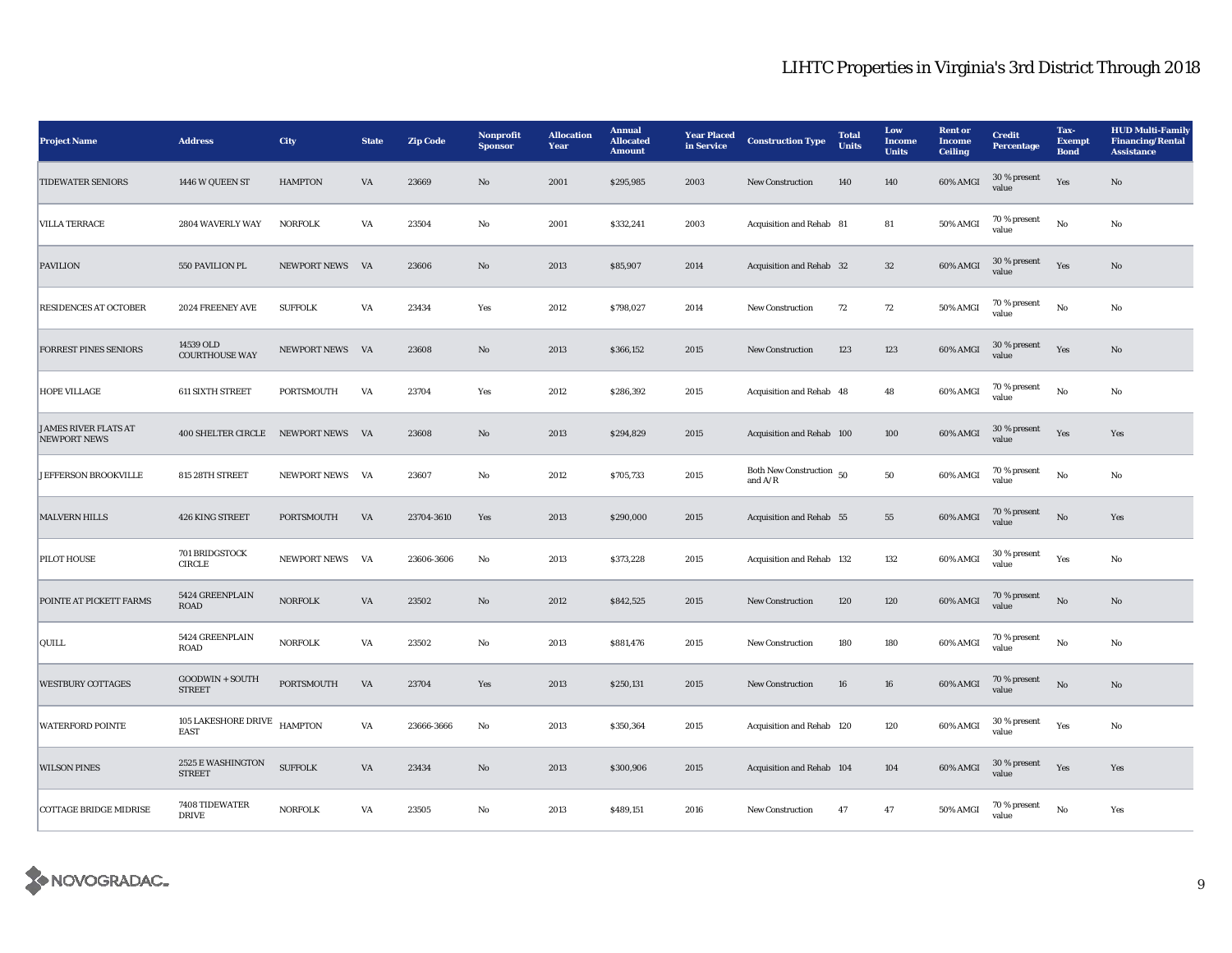| <b>Project Name</b>                          | <b>Address</b>                                         | City                | <b>State</b> | <b>Zip Code</b> | <b>Nonprofit</b><br><b>Sponsor</b> | <b>Allocation</b><br>Year | <b>Annual</b><br><b>Allocated</b><br><b>Amount</b> | <b>Year Placed</b><br>in Service | <b>Construction Type</b>  | <b>Total</b><br><b>Units</b> | Low<br><b>Income</b><br><b>Units</b> | <b>Rent or</b><br><b>Income</b><br><b>Ceiling</b> | <b>Credit</b><br><b>Percentage</b> | Tax-<br><b>Exempt</b><br><b>Bond</b> | <b>HUD Multi-Family</b><br><b>Financing/Rental</b><br><b>Assistance</b> |
|----------------------------------------------|--------------------------------------------------------|---------------------|--------------|-----------------|------------------------------------|---------------------------|----------------------------------------------------|----------------------------------|---------------------------|------------------------------|--------------------------------------|---------------------------------------------------|------------------------------------|--------------------------------------|-------------------------------------------------------------------------|
| <b>NEW PHOENIX VILLAGE</b>                   | 320 CHARLES STREET NEWPORT NEWS                        |                     | <b>VA</b>    | 23608           | Yes                                | 2014                      | \$300,000                                          | 2016                             | Acquisition and Rehab 48  |                              | 48                                   | 60% AMGI                                          | 70 % present<br>value              | $\rm \bf No$                         | Yes                                                                     |
| <b>SHIRE</b>                                 | KEMET ROAD/BERKLEY CHESAPEAKE CITY VA<br><b>AVENUE</b> |                     |              | 23325           | No                                 | 2013                      | \$365,000                                          | 2016                             | New Construction          | 40                           | 40                                   | <b>50% AMGI</b>                                   | 70 % present<br>value              | No                                   | No                                                                      |
| <b>WOODLANDS AT PHOEBUS</b>                  | 151 OLD BUCKROE RD HAMPTON                             |                     | VA           | 23663           | No                                 | 2014                      | \$91,618                                           | 2016                             | <b>New Construction</b>   | 133                          | 27                                   | <b>50% AMGI</b>                                   | 30 % present<br>value              | Yes                                  | No                                                                      |
| 801 MAIN STREET                              | 801 MAIN STREET                                        | <b>NEWPORT NEWS</b> | VA           | 23605           | Yes                                | 2014                      | \$420,000                                          | 2017                             | New Construction          | 44                           | 44                                   | 60% AMGI                                          | 70 % present<br>value              |                                      | No                                                                      |
| <b>BAINBRIDGE COMMONS</b>                    | <b>30 GRADY STREET</b>                                 | CHESAPEAKE          | VA           | 23324-1351      | $\mathbf{N}\mathbf{o}$             | 2015                      | \$362,553                                          | 2017                             | Acquisition and Rehab 92  |                              | 92                                   | 60% AMGI                                          | 30 % present<br>value              |                                      | No                                                                      |
| <b>BERKLEY COURT</b>                         | 601 CAMPBELL AVENUE FRANKLIN                           |                     | VA           | 23851           | No                                 | 2015                      | \$438,775                                          | 2017                             | Acquisition and Rehab 75  |                              | 75                                   | 50% AMGI                                          | 70 % present<br>value              |                                      | Yes                                                                     |
| <b>BRENNAN POINTE</b>                        | 3000 WARWICK BLVD. NEWPORT NEWS VA                     |                     |              | 23607           | Yes                                | 2014                      | \$502,500                                          | 2017                             | <b>New Construction</b>   | 44                           | 44                                   | 60% AMGI                                          | 70 % present<br>value              |                                      | No                                                                      |
| CAMPOSTELLA AT CLAIRMONT I 851 CEDAR STREET  |                                                        | <b>NORFOLK</b>      | VA           | 23523           | No                                 | 2015                      | \$920,000                                          | 2017                             | <b>New Construction</b>   | 84                           | 84                                   | 60% AMGI                                          | 70 % present<br>value              |                                      | No                                                                      |
| CAMPOSTELLA AT CLAIRMONT II 851 CEDAR STREET |                                                        | <b>NORFOLK</b>      | VA           | 23523           | No                                 | 2015                      | \$363,077                                          | 2017                             | <b>New Construction</b>   | 68                           | 68                                   | 60% AMGI                                          | 30 % present<br>value              |                                      | No                                                                      |
| <b>CATALINA CROSSING</b>                     | 2081 SOUTH MILITARY<br><b>HIGHWAY</b>                  | CHESAPEAKE          | VA           | 23320           | $\mathbf{No}$                      | 2015                      | \$684,345                                          | 2017                             | New Construction          | 124                          | 124                                  | 60% AMGI                                          | 30 % present<br>value              |                                      | No                                                                      |
| PATTERSON CROSSING                           | 911-913 WEST QUEEN<br><b>STREET</b>                    | <b>HAMPTON</b>      | VA           | 23669           | No                                 | 2014                      | \$182,952                                          | 2017                             | New Construction          | 19                           | 19                                   | <b>50% AMGI</b>                                   | 70 % present<br>value              |                                      | No                                                                      |
| <b>PRETLOW-OLD TOWN</b>                      | 925 PRETLOW<br>STREET/331 BRUCE<br><b>STREET</b>       | <b>FRANKLIN</b>     | VA           | 23851           | No                                 | 2015                      | \$434,960                                          | 2017                             | Acquisition and Rehab 75  |                              | 75                                   | 50% AMGI                                          | 70 % present<br>value              |                                      | Yes                                                                     |
| <b>THRIVE</b>                                | 1020 THRIVE PLACE,<br>#101                             | CHESAPEAKE          | VA           | 23323           | $\mathbf{N}\mathbf{o}$             | 2015                      | \$314,046                                          | 2017                             | Acquisition and Rehab 102 |                              | 102                                  | 60% AMGI                                          | 30 % present<br>value              |                                      | No                                                                      |
| <b>ADA PARK</b>                              | <b>674 SUMMER DAY</b><br>COURT                         | NEWPORT NEWS        | VA           | 23601           | No                                 | 2015                      | \$525,000                                          | 2018                             | New Construction          | 42                           | 42                                   | 60% AMGI                                          | 70 % present<br>value              |                                      | Yes                                                                     |
| <b>BELLEVILLE MEADOWS</b>                    | 5609 PLUMMER BLVD SUFFOLK                              |                     | VA           | 23435           | Yes                                | 2014                      | \$670,847                                          | 2018                             | Acquisition and Rehab 128 |                              | 128                                  | 60% AMGI                                          | 70 % present<br>value              |                                      | No                                                                      |
| <b>BROAD CREEK PHASE V</b>                   | 2500-2592 JOE AUSTIN<br><b>DRIVE</b>                   | <b>NORFOLK</b>      | VA           | 23504           | Yes                                | 2014                      | \$544,100                                          | 2018                             | <b>New Construction</b>   | 50                           | 50                                   | 60% AMGI                                          | 70 % present<br>value              |                                      | No                                                                      |